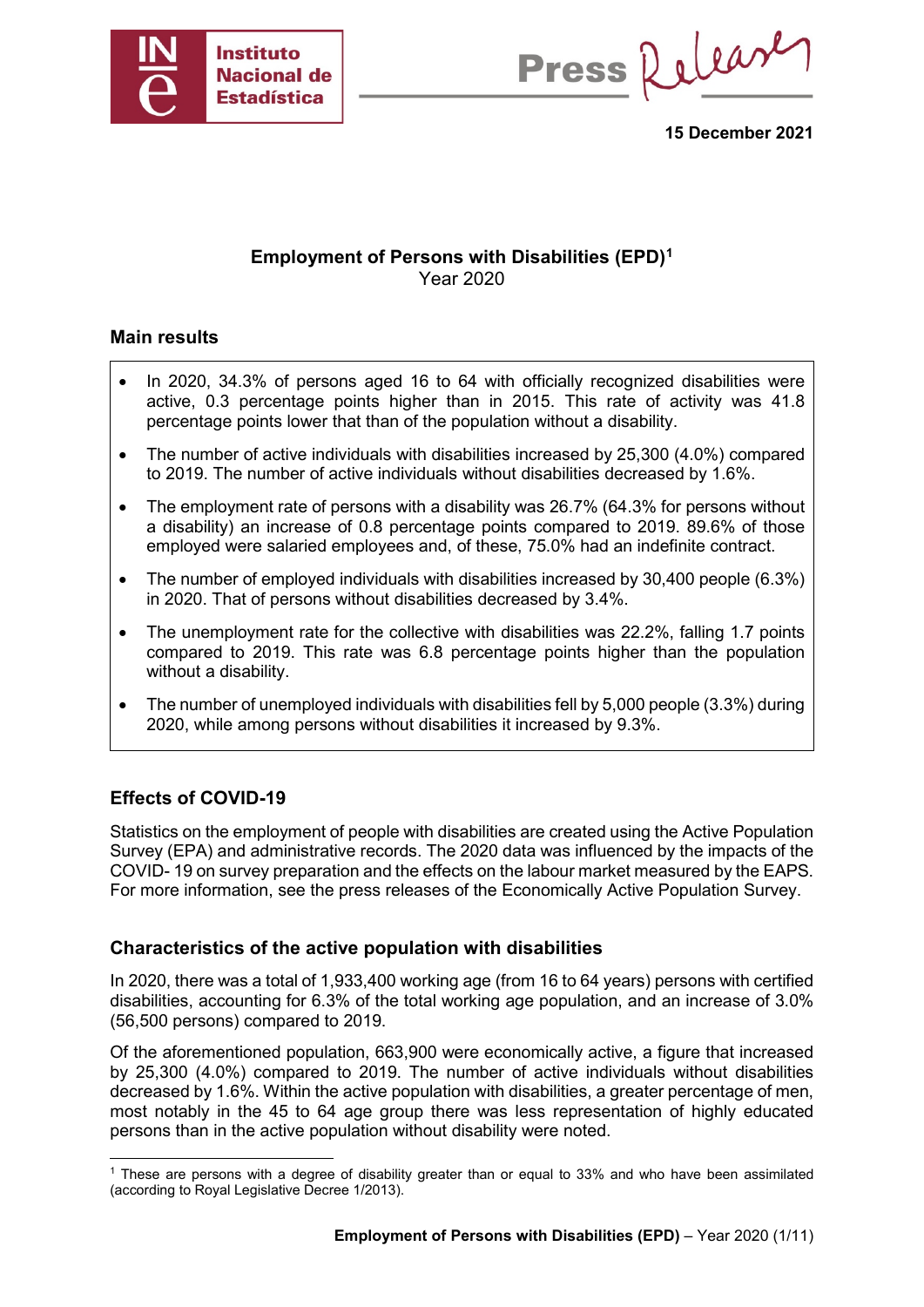#### **Active persons aged 16 to 64 according to disability Year 2020**

Units: absolute values in thousands

Press Release

|                                   | Total    |            |          | Persons without disabilities |          |            |  |
|-----------------------------------|----------|------------|----------|------------------------------|----------|------------|--|
|                                   | Absolute | Percentage | Absolute | Percentage                   | Absolute | Percentage |  |
| <b>TOTAL</b>                      | 22.474.7 | 100.0      | 21.810.8 | 100.0                        | 663.9    | 100.0      |  |
| <b>SEX</b>                        |          |            |          |                              |          |            |  |
| Men                               | 11.961.4 | 53.2       | 11.588.7 | 53.1                         | 372.7    | 56.1       |  |
| Women                             | 10.513.3 | 46.8       | 10.222.1 | 46.9                         | 291.2    | 43.9       |  |
| <b>AGE GROUPS</b>                 |          |            |          |                              |          |            |  |
| 16 to 24 years                    | 1.424.9  | 6.3        | 1.403.4  | 6.4                          | 21.5     | 3.2        |  |
| 25 to 44 years                    | 10.726.9 | 47.7       | 10.507.8 | 48.2                         | 219.0    | 33.0       |  |
| 45 to 64 years                    | 10.322.9 | 45.9       | 9.899.5  | 45.4                         | 423.4    | 63.8       |  |
| <b>EDUCATIONAL LEVEL</b>          |          |            |          |                              |          |            |  |
| Illiterate and primary education  | 1.256.7  | 5.6        | 1.190.5  | 5.5                          | 66.2     | 10.0       |  |
| Secondary education and labour    |          |            |          |                              |          |            |  |
| training and insertion programmes | 11.589.9 | 51.6       | 11.174.0 | 51.2                         | 415.9    | 62.6       |  |
| Tertiary education                | 9.628.1  | 42.8       | 9.446.3  | 43.3                         | 181.8    | 27.4       |  |

The number of employed persons with disabilities (516,300 people in 2020) increased by 30,400 people compared to the previous year, 6.3%. On the other hand, employed persons without disabilities decreased by 3.4%.

As for the characteristics of the employed population with disabilities, the same differences were observed in terms of sex, age and educational level as those indicated for the economically active population compared to the employed population without disabilities.

The distribution by seniority in the company was similar in both groups.

#### **Employed persons aged 16 to 64 according to disability. Year 2020**

Units: absolute values in thousands

|                                   | Total    |            | Persons without disabilities |            | Persons with<br>disabilities |            |
|-----------------------------------|----------|------------|------------------------------|------------|------------------------------|------------|
|                                   | Absolute | Percentage | Absolute                     | Percentage | Absolute                     | Percentage |
| <b>TOTAL</b>                      | 18,957.6 | 100.0      | 18,441.2                     | 100.0      | 516.3                        | 100.0      |
| <b>SEX</b>                        |          |            |                              |            |                              |            |
| Men                               | 10,288.4 | 54.3       | 9,998.2                      | 54.2       | 290.2                        | 56.2       |
| Women                             | 8,669.1  | 45.7       | 8,443.0                      | 45.8       | 226.1                        | 43.8       |
| <b>AGE GROUPS</b>                 |          |            |                              |            |                              |            |
| 16 to 24 years                    | 879.2    | 4.6        | 869.6                        | 4.7        | 9.5                          | 1.8        |
| 25 to 44 years                    | 9,038.6  | 47.7       | 8,876.7                      | 48.1       | 162.0                        | 31.4       |
| 45 to 64 years                    | 9,039.8  | 47.7       | 8,695.0                      | 47.1       | 344.8                        | 66.8       |
| <b>EDUCATIONAL LEVEL</b>          |          |            |                              |            |                              |            |
| Illiterate and primary education  | 887.5    | 4.7        | 843.5                        | 4.6        | 44.0                         | 8.5        |
| Secondary education and labour    |          |            |                              |            |                              |            |
| training and insertion programmes | 9,433.5  | 49.8       | 9,119.0                      | 49.4       | 314.5                        | 60.9       |
| Tertiary education                | 8,636.5  | 45.6       | 8,478.7                      | 46.0       | 157.8                        | 30.6       |
| SENIORITY IN THE COMPANY          |          |            |                              |            |                              |            |
| Less than 6 months                | 1,717.9  | 9.1        | 1,675.1                      | 9.1        | 42.8                         | 8.3        |
| From 6 months to 1 year           | 1,134.7  | 6.0        | 1,103.5                      | 6.0        | 31.2                         | 6.0        |
| From 1 to 3 years                 | 2,991.0  | 15.8       | 2,907.5                      | 15.8       | 83.5                         | 16.2       |
| More than 3 years                 | 13,113.9 | 69.2       | 12,755.1                     | 69.2       | 358.8                        | 69.5       |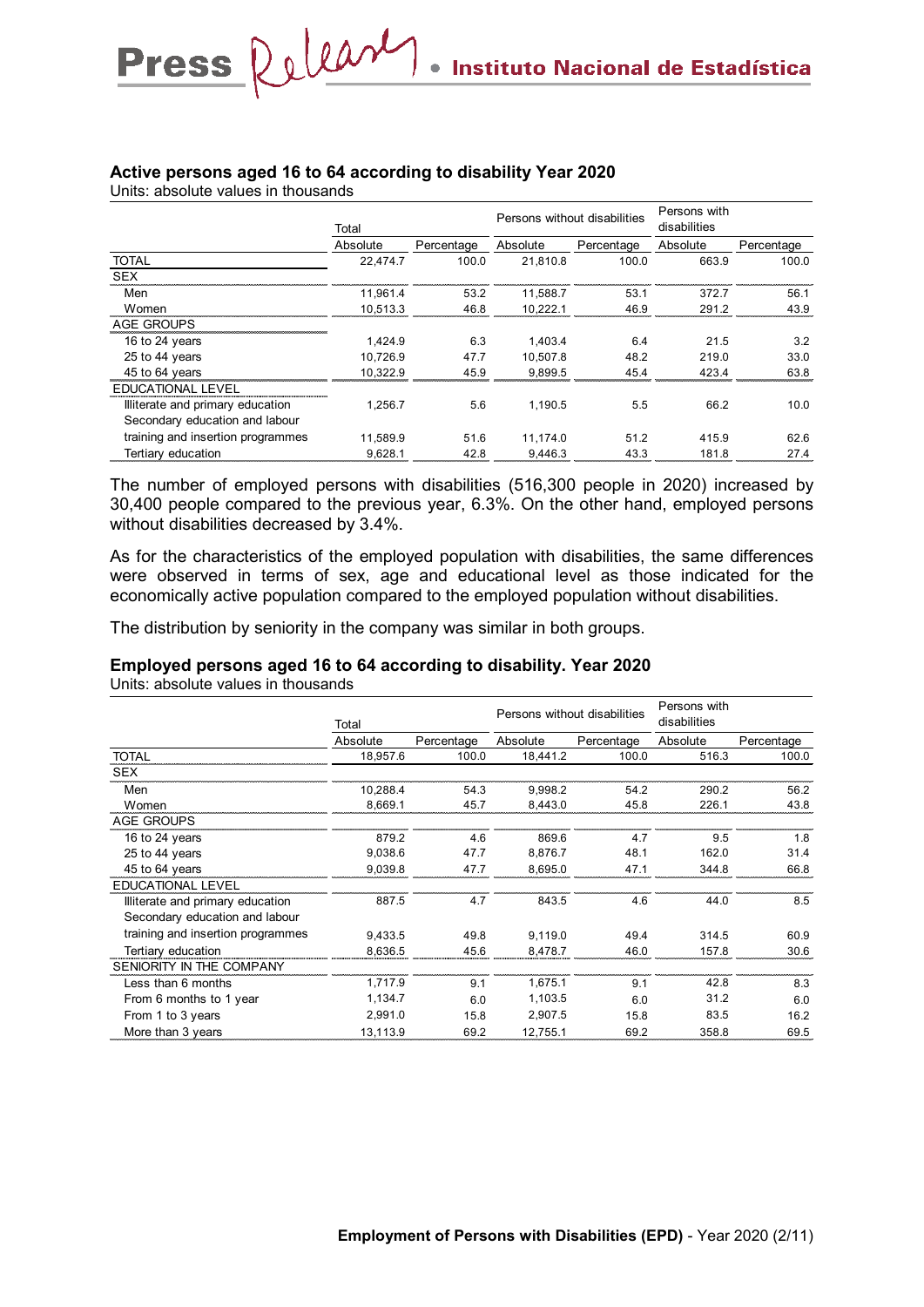The percentage of employees with disabilities in companies with 50 or more employees in the private sector was 2.2%. This figure includes entities specialised in the social inclusion of persons with disabilities.

#### **Percentage of wage earners with disabilities with regard to the total wage earners who make Social Security contributions in ordinary companies in the private sector(\*). Year 2020**

Units: percentage

Press Release

| াal of wage earners                   |  |
|---------------------------------------|--|
| Companies with less than 50 employees |  |
| Companies with 50 or more employees   |  |

(\*) In case of public sector, the quota for persons w ith disabilities is established on the recruiment process and not w ith respect to the staff.

The w ord "ordinary" is used as opposed to "protected" (w ork in "special employment centers").

Unemployed persons with disabilities (147,600 in 2020) fell 3.3% compared to the previous year. There was an increase of 9.3% among the unemployed population without disabilities.

Regarding unemployment, the population with disabilities had a higher percentage of men, of persons aged 45 to 64, and of unemployed persons with primary and secondary education compared to unemployed persons without disabilities. On the other hand, there were fewer unemployed persons with higher education and aged between 16 and 24.

**Unemployed persons aged 16 to 64 according to disability. Year 2020**

|                                   | Total              |            | Persons without disabilities |            | Persons with<br>disabilities |            |
|-----------------------------------|--------------------|------------|------------------------------|------------|------------------------------|------------|
|                                   | Absolute<br>values | Percentage | Absolute<br>values           | Percentage | Absolute<br>values           | Percentage |
| <b>TOTAL</b>                      | 3.517.1            | 100.0      | 3.369.5                      | 100.0      | 147.6                        | 100.0      |
| <b>SEX</b>                        |                    |            |                              |            |                              |            |
| Men                               | 1.672.9            | 47.6       | 1.590.5                      | 47.2       | 82.5                         | 55.9       |
| Women                             | 1.844.2            | 52.4       | 1.779.1                      | 52.8       | 65.1                         | 44.1       |
| <b>AGE GROUPS</b>                 |                    |            |                              |            |                              |            |
| 16 to 24 years                    | 545.7              | 15.5       | 533.8                        | 15.8       | 11.9                         | 8.1        |
| 25 to 44 years                    | 1.688.2            | 48.0       | 1.631.2                      | 48.4       | 57.1                         | 38.7       |
| 45 to 64 years                    | 1.283.2            | 36.5       | 1.204.6                      | 35.7       | 78.6                         | 53.3       |
| <b>EDUCATIONAL LEVEL</b>          |                    |            |                              |            |                              |            |
| Illiterate and primary education  | 369.2              | 10.5       | 347.0                        | 10.3       | 22.2                         | 15.1       |
| Secondary education and labour    |                    |            |                              |            |                              |            |
| training and insertion programmes | 2.156.3            | 61.3       | 2.054.9                      | 61.0       | 101.4                        | 68.7       |
| Tertiary education                | 991.6              | 28.2       | 967.6                        | 28.7       | 24.0                         | 16.2       |

Units: absolute values in thousands

## **Activity, employment and unemployment rates**

The most notable detail regarding the group of persons with disabilities is their low rate of participation in the labour market. In 2020, the activity rate rose by 0.3 points to stand at 34.3%, more than 41.8 points lower than that of the population without disabilities.

The employment rate was 26.7%, more than 37 percentage points lower than that of persons without disabilities. This rate grew by 0.8 points compared to 2019.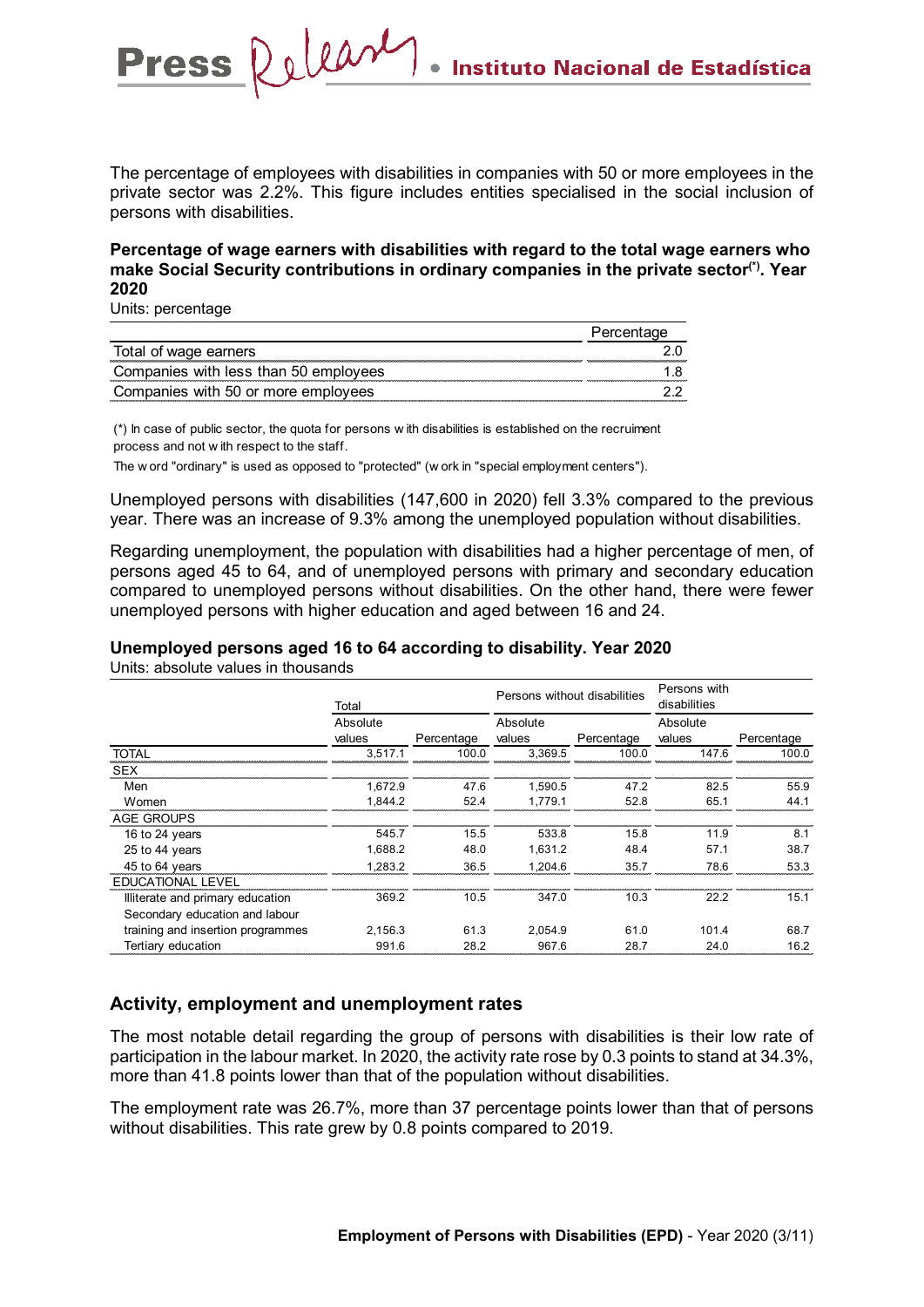In turn, the unemployment rate exceeded that of the non-disabled population by more than six percentage points (22.2% compared to 15.4%). Compared to 2019, the unemployment rate fell 1.7 points (among people without disabilities it grew 1.5 points).



**Evolution of activity, employment and unemployment rates. Year 2020**  Units: percentage

### **Disability and the labour market according to sex**

Press Relear

Contrary to the trends among the general population, women with disabilities had a more active presence in the labour market than men (34.6%, compared to 34.1%). In the population without disabilities, the male activity rate exceeded that of women by more than 10 points (81.6% compared to 70.7%).

The employment rate of men with disabilities was 0.3 points lower than that of women. On the other hand, among the population without disabilities, the male employment rate exceeded that of female by 12 points.

On the other hand, the unemployment rate for women with disabilities was higher than the rate for men by 0.3 percentage points in 2020. For women without disabilities this was higher by 3.7 percentage points.



**Activity, employment and unemployment rates by sex. Year 2020** Units: percentage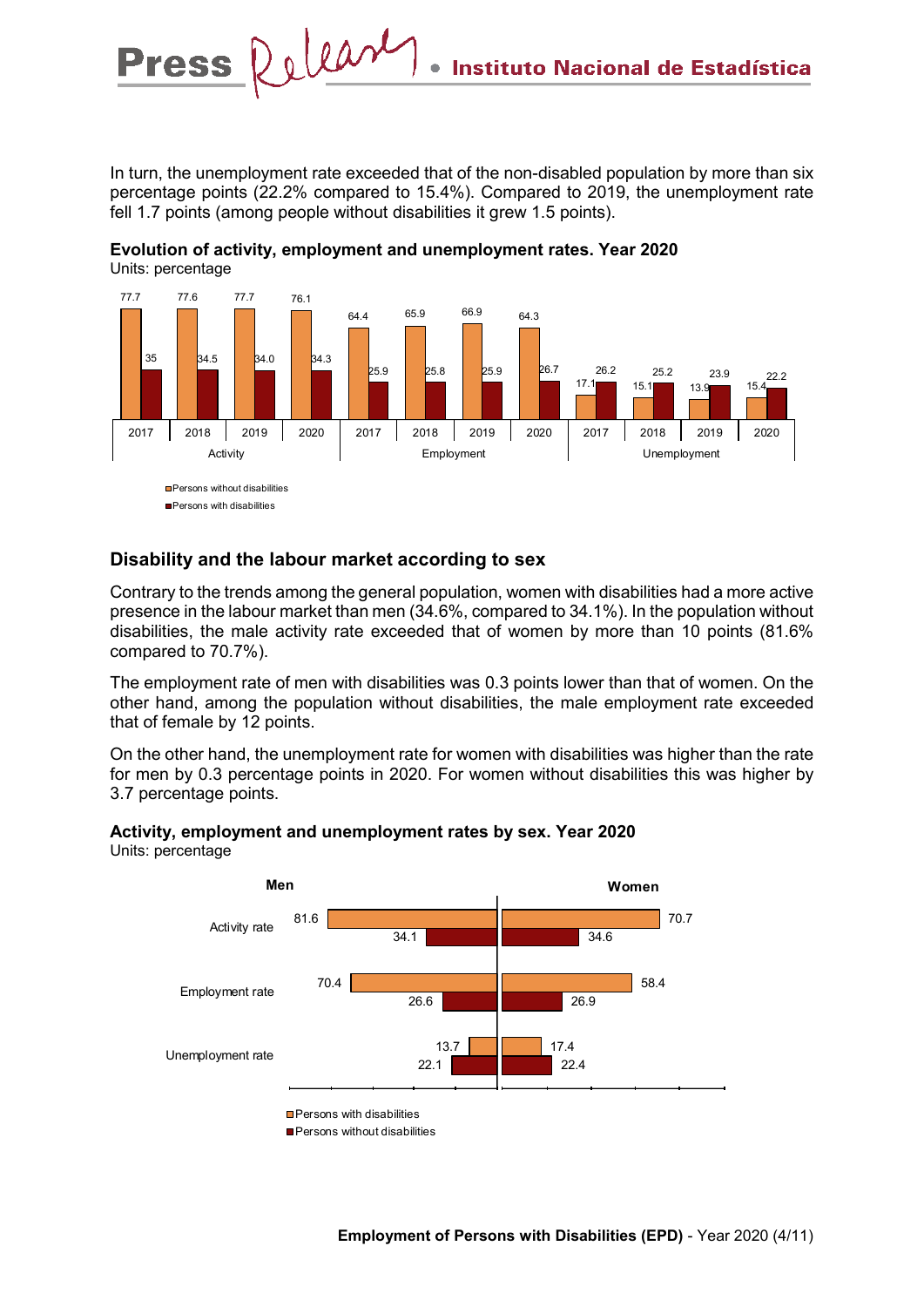The employment rate of women with disabilities increased by 1.8 points compared to 2019 and that of men 0.1 points. In line with this, the unemployment rate fell 2.2 and 1.3 points, respectively.

#### **Activity, employment and unemployment rates by sex.**

Press Release

Units: percentage

|                   | Persons without disabilities |      |      |      | Persons with disabilities |      |      |      |
|-------------------|------------------------------|------|------|------|---------------------------|------|------|------|
|                   | 2017                         | 2018 | 2019 | 2020 | 2017                      | 2018 | 2019 | 2020 |
| <b>TOTAL</b>      |                              |      |      |      |                           |      |      |      |
| Activity rate     | 77.7                         | 77.6 | 77.7 | 76.1 | 35                        | 34.5 | 34.0 | 34.3 |
| Employment rate   | 64.4                         | 65.9 | 66.9 | 64.3 | 25.9                      | 25.8 | 25.9 | 26.7 |
| Unemployment rate | 17.1                         | 15.1 | 13.9 | 15.4 | 26.2                      | 25.2 | 23.9 | 22.2 |
| <b>MEN</b>        |                              |      |      |      |                           |      |      |      |
| Activity rate     | 83.7                         | 83.6 | 83.3 | 81.6 | 35.1                      | 35.1 | 34.6 | 34.1 |
| Employment rate   | 70.8                         | 72.4 | 73.1 | 70.4 | 26                        | 26.2 | 26.5 | 26.6 |
| Unemployment rate | 15.4                         | 13.4 | 12.2 | 13.7 | 25.8                      | 25.4 | 23.4 | 22.1 |
| <b>WOMEN</b>      |                              |      |      |      |                           |      |      |      |
| Activity rate     | 71.8                         | 71.7 | 72.1 | 70.7 | 35                        | 33.6 | 33.3 | 34.6 |
| Employment rate   | 58.2                         | 59.6 | 60.7 | 58.4 | 25.6                      | 25.2 | 25.1 | 26.9 |
| Unemployment rate | 18.9                         | 16.9 | 15.9 | 17.4 | 26.7                      | 25.0 | 24.6 | 22.4 |

#### **Disability and the labour market according to age**

In 2020, the highest activity rates were in the 25 to 44 year old age group, both for persons with disabilities and for the rest of the population.

On the other hand, the unemployment rates of the population with disabilities fell among the population aged 16 to 24 years and the population aged 45 to 64 (they fell 0.9 and 2.2 points, respectively). However, the unemployment rate increased in the population without disabilities. The group aged 16-24 was the most affected, with a rise of 5.8 points.

## **Activity, employment and unemployment rates by age group**

Units: percentage

|                        | Persons without disabilities |      |      | Persons with disabilities |      |      |      |      |
|------------------------|------------------------------|------|------|---------------------------|------|------|------|------|
|                        | 2017                         | 2018 | 2019 | 2020                      | 2017 | 2018 | 2019 | 2020 |
| TOTAL (16 to 64 years) |                              |      |      |                           |      |      |      |      |
| Activity rate          | 77.7                         | 77.6 | 77.7 | 76.1                      | 35   | 34.5 | 34.0 | 34.3 |
| Employment rate        | 64.4                         | 65.9 | 66.9 | 64.3                      | 25.9 | 25.8 | 25.9 | 26.7 |
| Unemployment rate      | 17.1                         | 15.1 | 13.9 | 15.4                      | 26.2 | 25.2 | 23.9 | 22.2 |
| 16 to 24 years         |                              |      |      |                           |      |      |      |      |
| Activity rate          | 37.1                         | 36.9 | 36.7 | 33.6                      | 25.4 | 23.9 | 23.4 | 19.9 |
| Employment rate        | 22.9                         | 24.4 | 24.9 | 20.8                      | 11.1 | 10.0 | 10.2 | 8.9  |
| Unemployment rate      | 38.3                         | 34.0 | 32.2 | 38.0                      | 56.2 | 58.1 | 56.4 | 55.5 |
| 25 to 44 years         |                              |      |      |                           |      |      |      |      |
| <b>Activity rate</b>   | 90.0                         | 89.7 | 89.4 | 87.7                      | 50.6 | 49.5 | 49.1 | 49.5 |
| Employment rate        | 75.5                         | 76.9 | 77.6 | 74.1                      | 35.7 | 35.1 | 36.3 | 36.6 |
| Unemployment rate      | 16.1                         | 14.2 | 13.2 | 15.5                      | 29.6 | 29.1 | 26.1 | 26.1 |
| 45 to 64 years         |                              |      |      |                           |      |      |      |      |
| Activity rate          | 78.3                         | 78.8 | 79.6 | 79.1                      | 30.3 | 30.1 | 29.9 | 30.6 |
| Employment rate        | 66.6                         | 68.5 | 70.1 | 69.5                      | 23.5 | 23.7 | 23.7 | 24.9 |
| Unemployment rate      | 14.9                         | 13.1 | 11.9 | 12.2                      | 22.5 | 21.1 | 20.8 | 18.6 |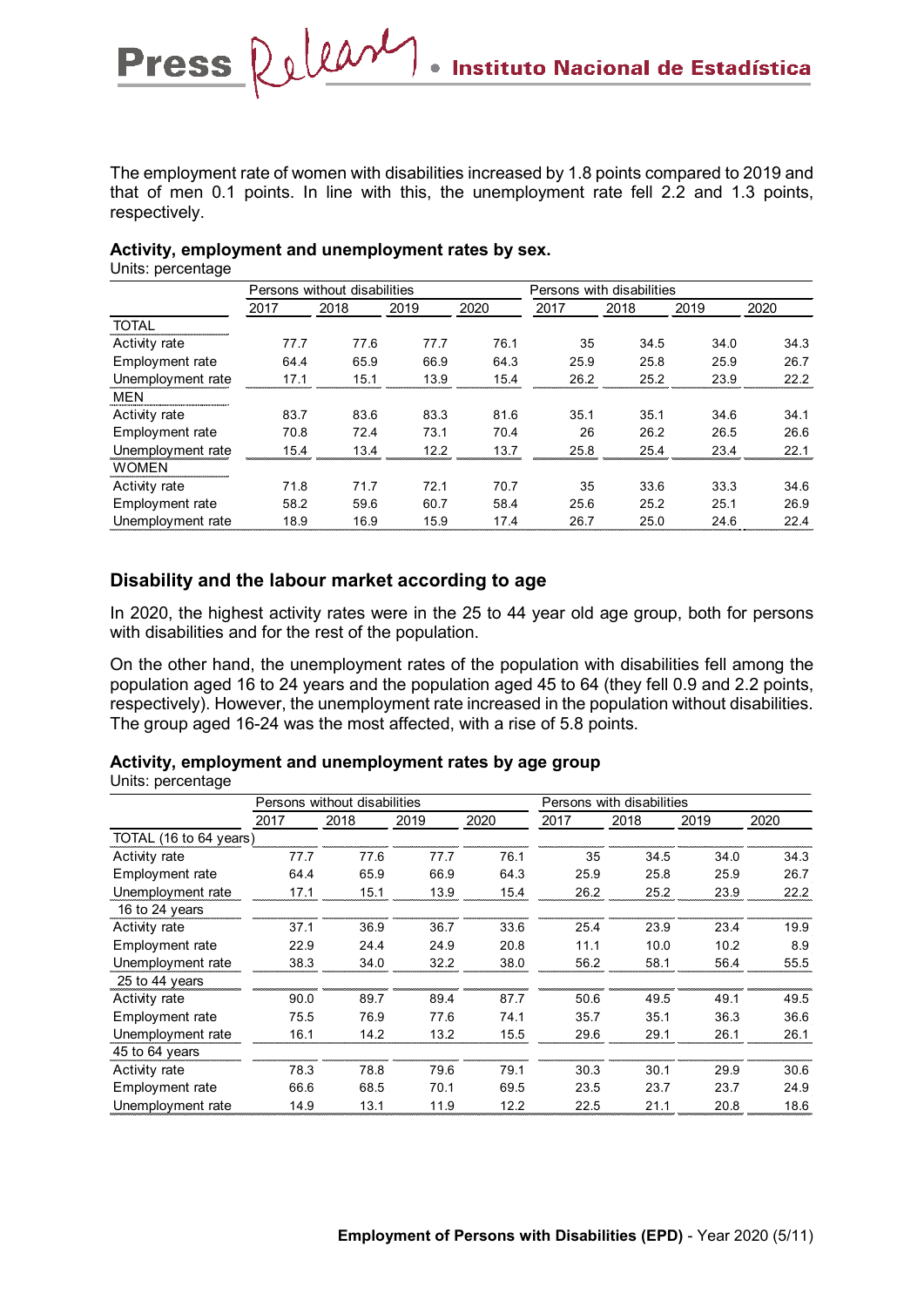#### **Disability and the labour market according to type of disability**

Participation in the labour market is heavily determined by the type and intensity of the disability. The activity rate for the less intense degrees of disability was 53.1% in 2020 and progressively decreased to 12.0% for the highest degree of disability.

#### **Activity rates by degree of disability**

Press Release

Units: percentage



(\*) The group 'Not known' consists of pensioners who have a recognised permanent disability pension and are not registered in the SDPD.

Persons with hearing impairments had the highest activity rates (59.9%) and those with *Mental Illnesses* had the lowest (26.6%).

The largest increases in activity rates in 2020 compared to the previous year occurred in the groups associated with *Cardiovascular, Immune and Respiratory Systems* and *Digestive, Metabolic and Endocrine Systems* . On the contrary, the greatest decreases were registered in the disability groups associated with *Osteoarticular System* and *Intellectual System.*



Units: percentage



(\*)The group "Others" includes persons with expressive language disorders, indeterminate or unkown disabilities and also Social Security affiliates for whom the type of disabilities is not avalaible.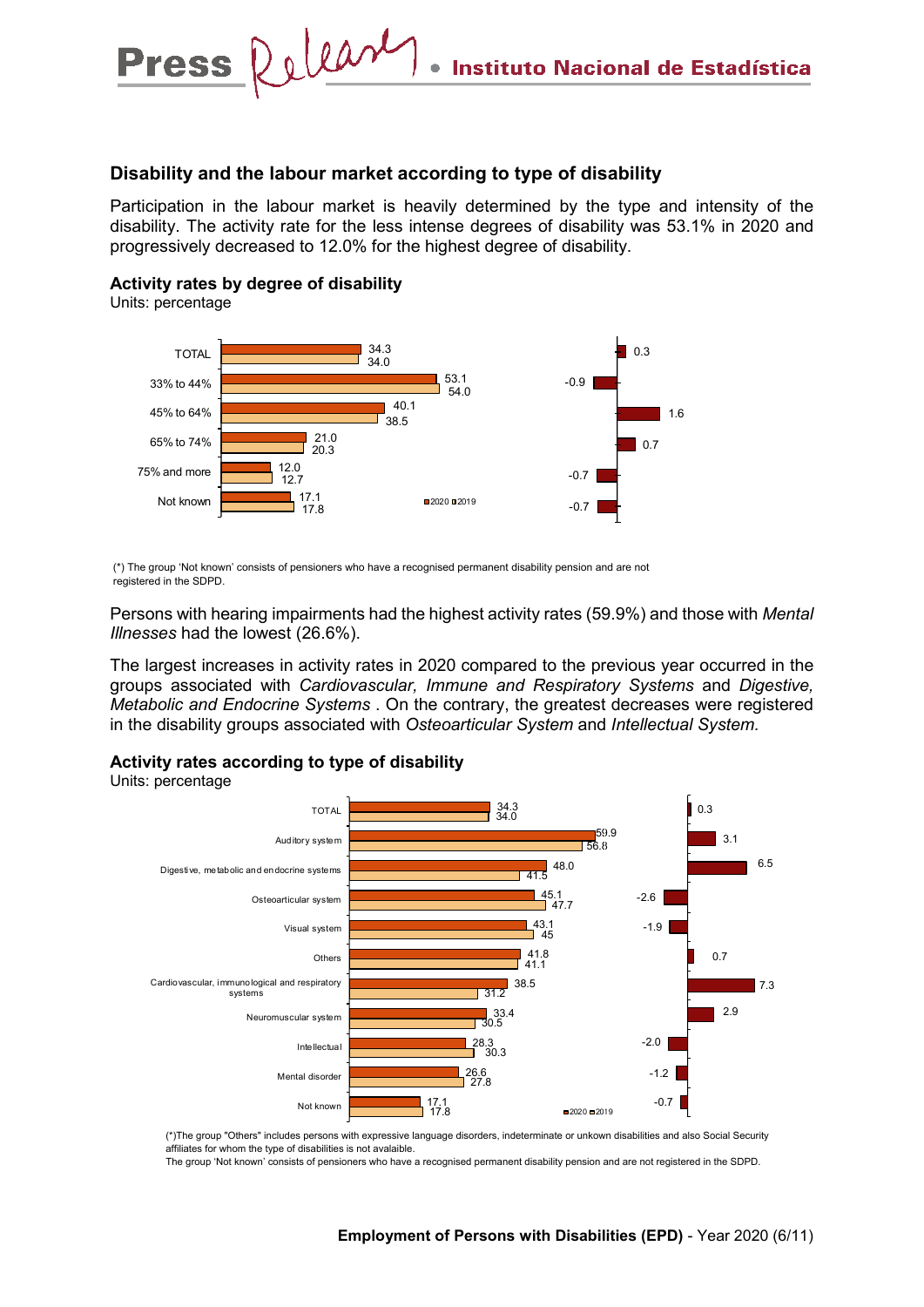#### **Labour characteristics and disability**

Press Relear

The majority of workers with disabilities in 2020 were salaried, had indefinite contracts, worked full-time, and worked in the *Service* sector.

Thus, 89.6% of persons with disabilities who worked did so as salaried employees (5.4 percentage points higher than persons without disabilities). And 75.0% of those who worked for others had a permanent contract (0.9 points less than the population without disabilities).

A total of 82.2% of employed persons with disabilities worked full time, a proportion four points lower than that of workers without disabilities.

81.0% of those employed with disabilities worked in the *Service* sector, compared to 75.3% of those without disabilities.

#### **Distribution according to employment characteristics. Year 2020** Units: percentage

89.6 Employees Professional Professional 84.2 status 10.3 Self-employed workers 15.8 75.0 Type of contract Type of contract Indefinite duration 75.9 25.0 Fixed-term 24.1 82.2 Type of working Type of working Full-time 86.2 17.8 day Part-time  $\overline{1}$  13.8 2.5 **Agriculture** 4.0 **Activity sector** Activity sector 12.2 Industry 14.2 4.3 Construction 6.6 81.0 Services  $175.3$ 

**Persons with disabilities** 

**Persons without disabiities**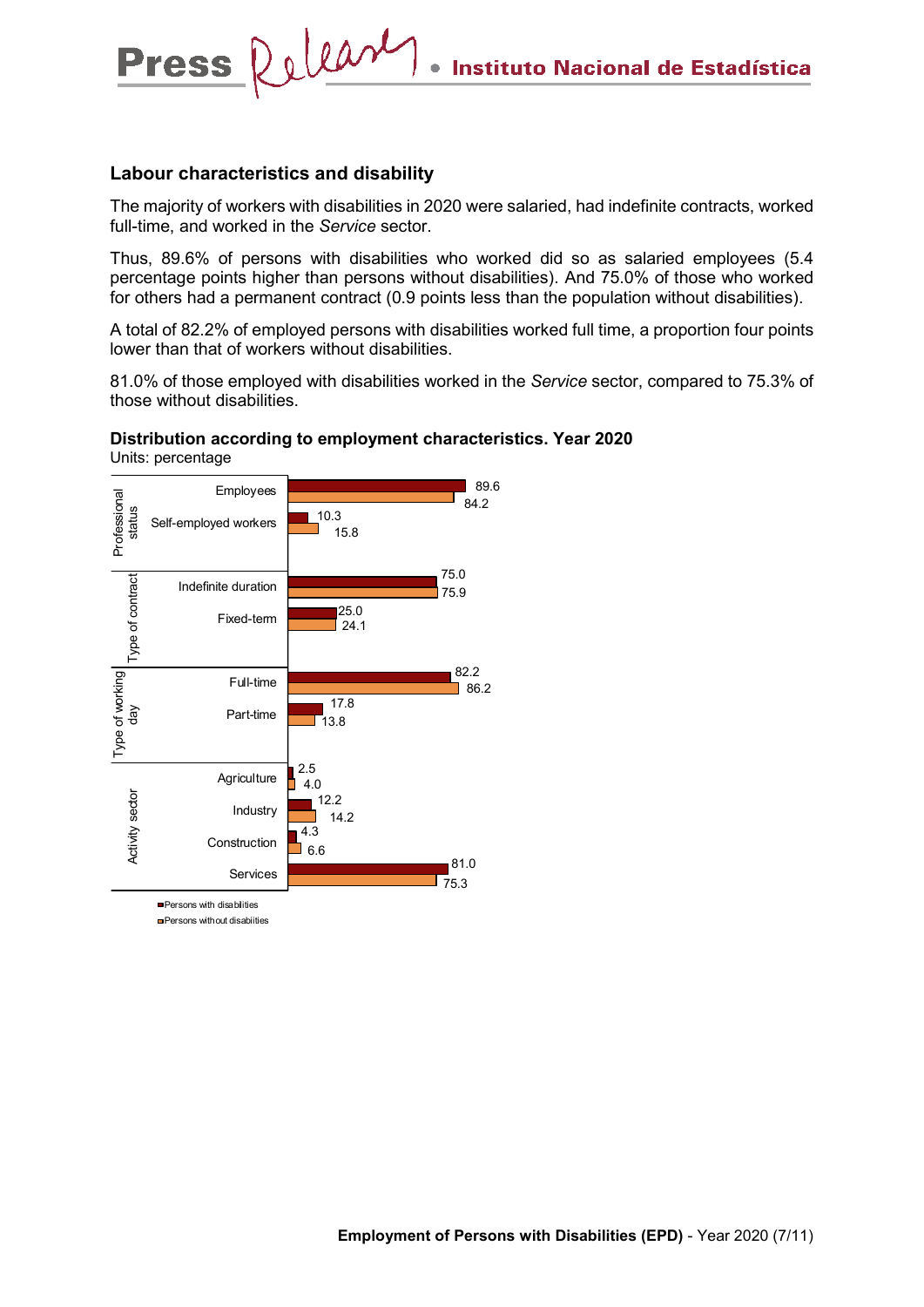#### **Measures that encourage participation in the ordinary labour market[2](#page-7-0)**

Press Release

Among the policies intended to promote this group's participation in the labour market are those that favour their entry into ordinary employment. Amongst these it is worth highlighting reductions and bonuses in contribution amounts, both for salaried and self-employed workers, as well as the specific hiring of workers with disabilities in the case of salaried workers, which, as well as issuing bonuses in Social Security contribution amounts, provides for certain subsidies.

25.1% of employed persons with disabilities that paid contributions to Social Security in 2020 had some kind of reduction or bonus in contributions.

The percentage of salaried workers with disabilities with specific disability contracts was 25.0%.

The reductions and bonuses in contribution quotas and the specific hiring benefited, above all, the male population, the 16-44 year age group, groups with disabilities linked to intellectual and sensory impairments, and persons with a degree of disability higher than 75%.

**Employee training for those with disabilities in ordinary centres. Employed persons (\*) with disabilities who have bonuses/reductions in contributions. Year 2020**  Units: percentage



(\*) Only workers contributing to the General Social Security Sy stem. The group "Not known" consists of pensioners who hav e a recognised permanent disability pension and are not registered in the SDPD.

<span id="page-7-0"></span> <sup>2</sup>The word 'ordinary' is used in contrast to 'protected' (work in special employment programmes).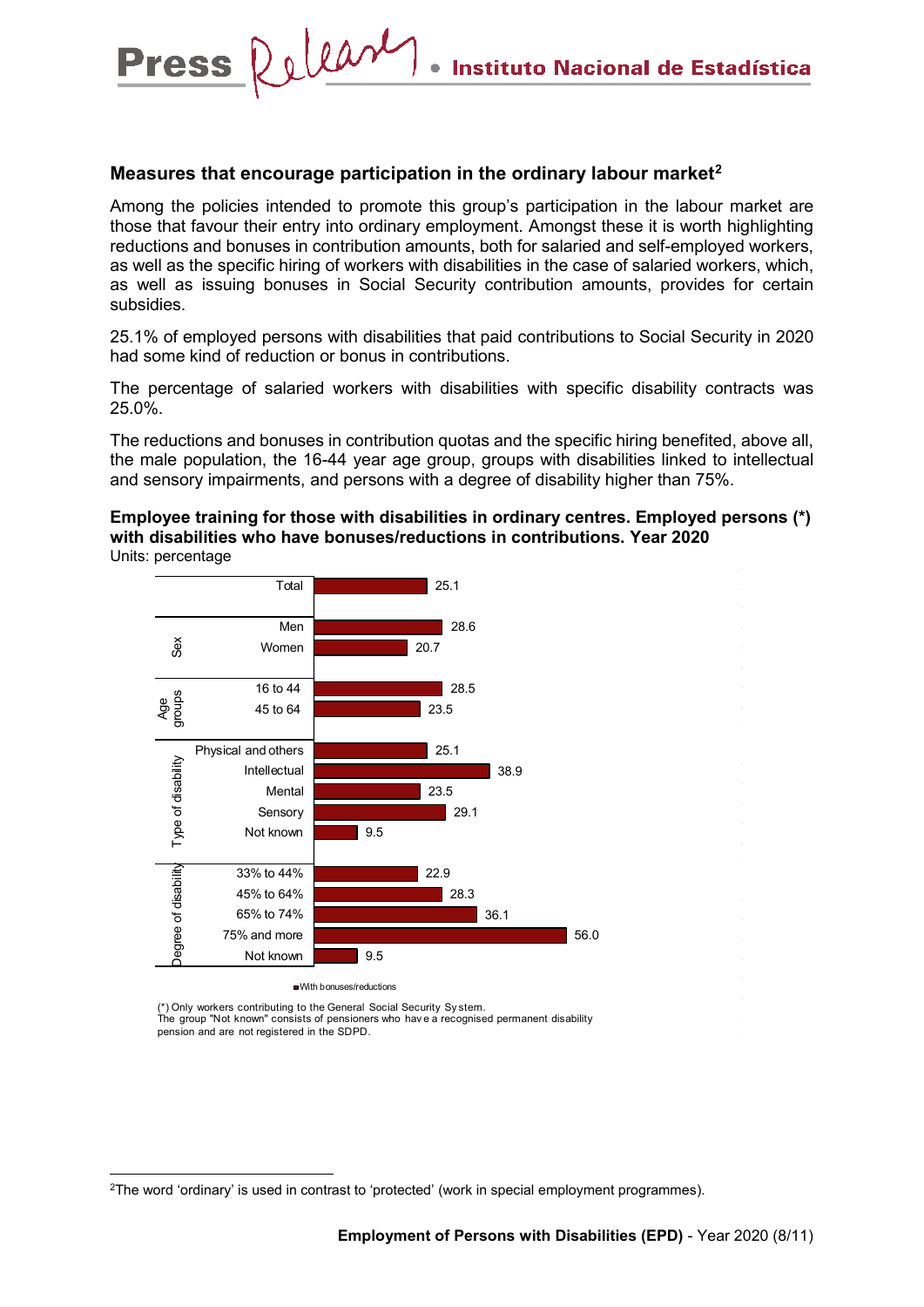#### **Protection of disability and activity**

**Press** 

Release

Public Social Benefits are pensions and subsidies paid from public resources whose purpose is to cover situations of disability, retirement, death and survival, family protection, unemployment for persons over 52 and other statutory improvements and complementary benefits. Therefore, they are an important tool for the disabled population.

Of every 100 persons of working age, 11 received benefits in 2020. In the specific case of persons with disabilities, the Public Benefit System helped 1,265,000 persons. Of them, 254,100 persons were active.

**Persons with disabilities according to whether or not they receive benefits. Year 2020** Units: absolute values in thousands

|                         | Absolute values Percentages |                                |
|-------------------------|-----------------------------|--------------------------------|
| TOTAL                   | 1.933.4                     | 1በበ በ<br>--------------------- |
| With Benefits           | 1.265.0                     | 65 4                           |
| <b>Without Benefits</b> | 668 4                       | 34 R                           |

Among persons with disabilities receiving benefits, 81.5% received benefits due to a workrelated disability. On the other hand, 2.9% did so exclusively in non-contributory terms, that is, without having previously contributed to them.

#### **Persons with disabilities who receive benefits. Year 2020**

Units: absolute values in thousands

|                                            | Absolute values Percentages |       |
|--------------------------------------------|-----------------------------|-------|
| Total with benefits                        | 1,265.0                     | 100.0 |
| Benefits derived from disability           | 1,030.6                     | 81.5  |
| Other benefits                             | 234.4                       | 18.5  |
| Non-contributory benefits only             | 36.1                        | 29    |
| Contributory and non-contributory benefits | 1.228.9                     | 97.1  |
| Active persons                             | 254.1                       | 20.1  |
| Inactive persons                           | 1.010.9                     | 79.9  |

Another protective measure for groups of persons with disabilities is the recognition of the Situation of Dependency, after the approval of *Law 39/2006 of December 14, Promotion of Personal Autonomy and Care for people in situations of dependency.*

In 2020 16.1% of persons with disabilities (311,000) were also officially recognised as being in situations of dependency. Of these, 8.6% remained active in the workforce.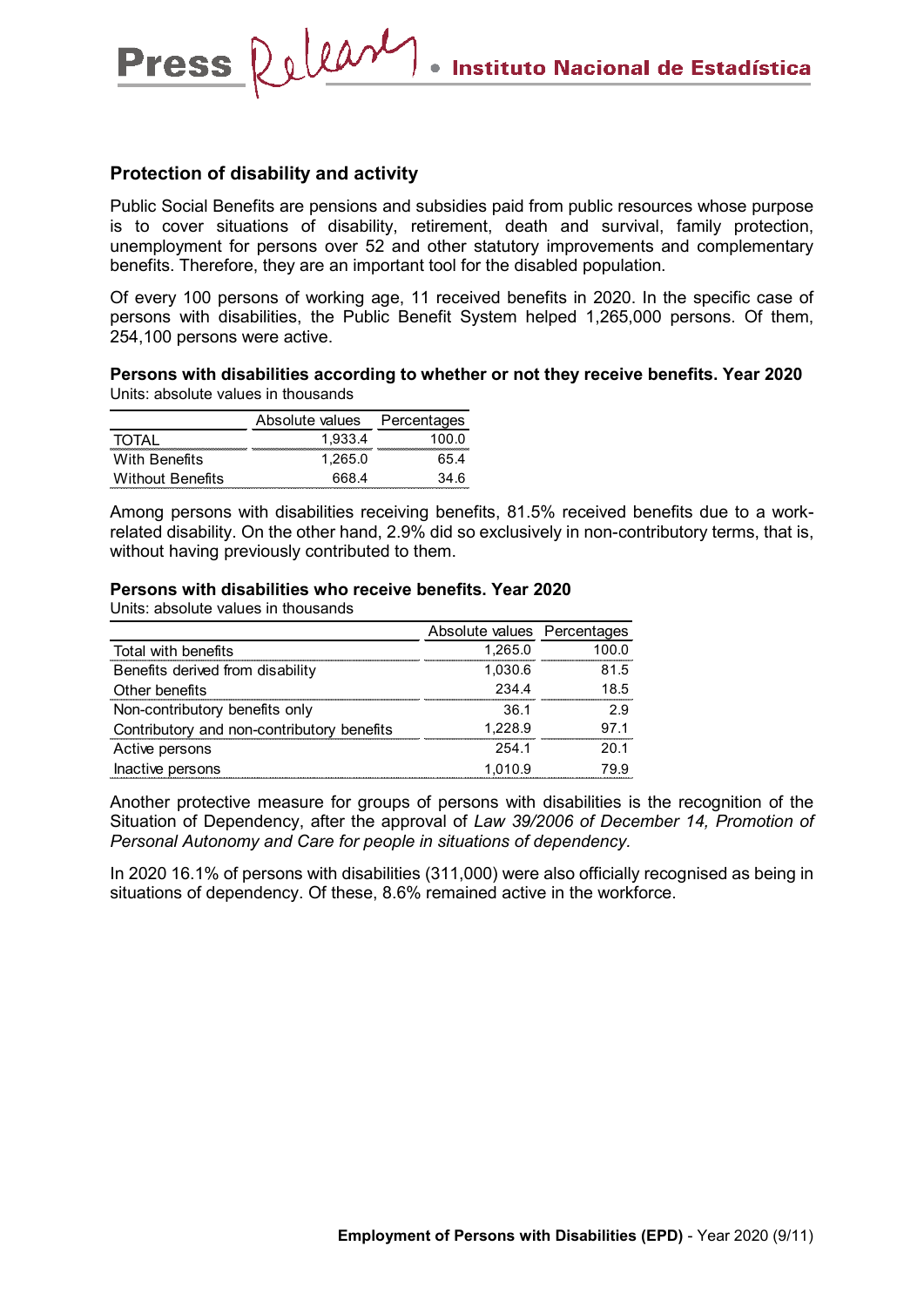#### **People with disabilities according to officially recognized dependency. Year 2020**

Units: absolute values in thousands

Press Release

|                                                 | Persons with disabilities |           | Percentages |           |       |
|-------------------------------------------------|---------------------------|-----------|-------------|-----------|-------|
|                                                 | otal                      | Dependent | Rest        | Dependent | Rest  |
| <b>TAXABLE AND RESIDENT PROPERTY AND LODGED</b> | 1.933.4                   | 311.0     | .622.4      | 1በበ በ     | LOO 0 |
| Active                                          | 663.9                     | 26 7      | 637.2       | 8.6       | 39.3  |
| Inactive                                        | .269.4                    | 284.3     | 985 2       | 91.4      | -60.7 |

#### **Disability and activity by Autonomous Communities and Cities**

The highest activity rates within the group of people with disabilities in 2020 were in Castilla-La Mancha (40.7%), Aragón (39.7%) and in the autonomous cities of Ceuta and Melilla (42.8%).

On the other hand, the lowest activity rates were recorded in Canarias (27.2%), Andalucia (28.6%) and Principado de Asturias (29.8%).

#### **Activity rate of persons with disabilities by Autonomous Communities. Year 2020**

Units: percentage



(\*) The sample size is small and therefore the figure should be treated w ith caution.

#### **Revision and updating of data**

The data published today are final. All results are available on INEBase.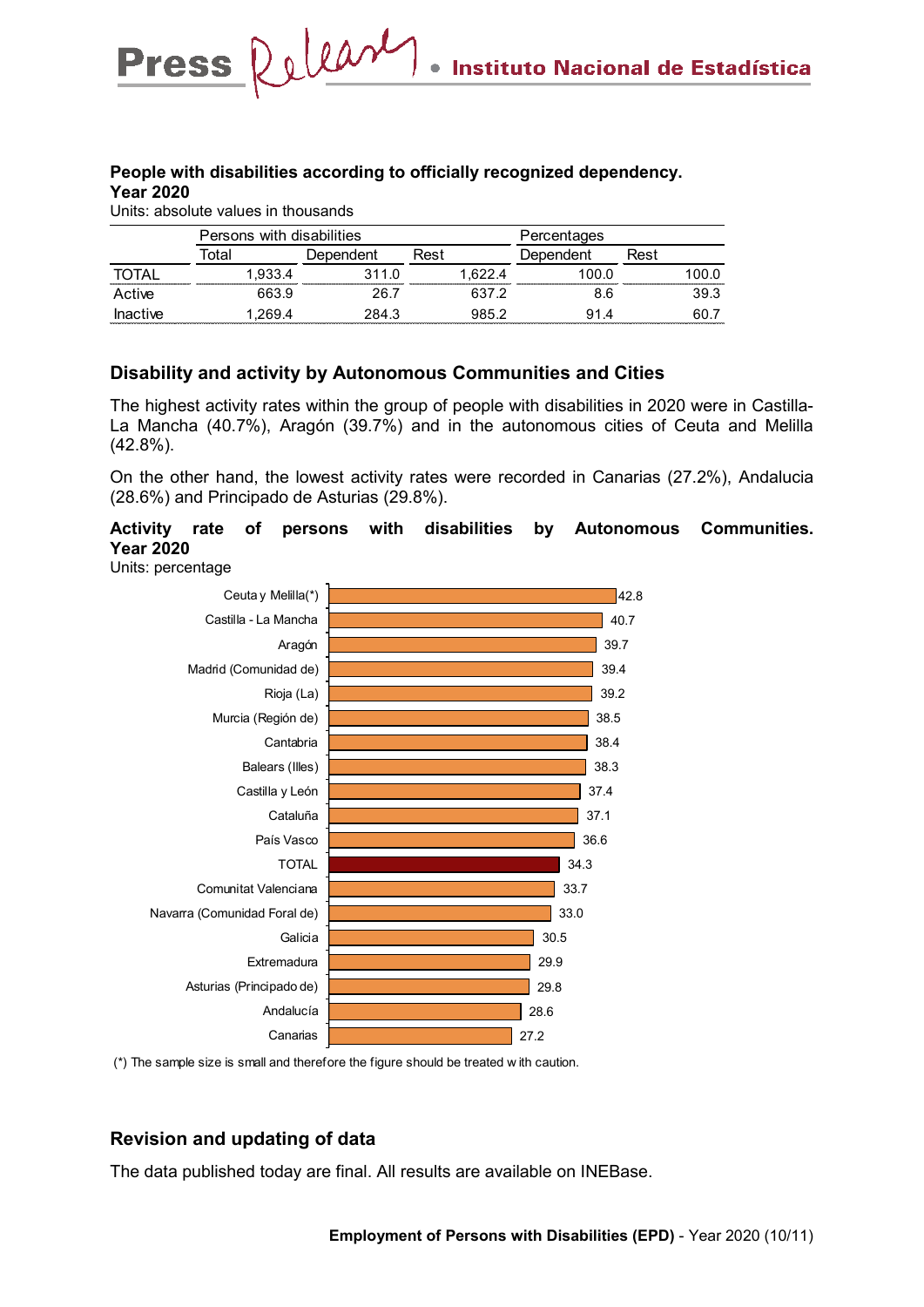## **Methodological note**

The Employment of Persons with Disabilities (EPD) investigates the situation regarding the labour market of the group of officially recognized persons with disabilities who have a degree of disability greater than or equal to 33%. It focuses on persons of working age, that is, with ages between 16 and 64 years.

By virtue of Royal Legislative Decree 1/2013, which approved the Consolidated Text of the *General Law on rights for persons with disabilities and their social inclusion*, social security pensioners who also have a recognized disability pension to the degree of total, long-term or severe disability will be considered as having a degree of disability greater than or equal to 33%, and state pensioners who have a retirement pension or retirement due to permanent incapacity or unfitness for work. As a result of this Royal Decree, since 2015 the population scope of EPD has included the aforementioned group.

The EPD is created from information provided by IMSERSO and Social Security -which the INE would like to thank for their collaboration- as well as the Ministry of Health, Consumption and Welfare, who are co-signatories to a collaboration agreement for the preparation of these statistics. We are also grateful for the collaboration of the Spanish Committee of Representatives of People with Disabilities (CERMI) and the ONCE Foundation, bodies that contributed to the creation of this statistic.

**Type of operation:** Continuous annual survey.

Press Releary

**Population scope:** Persons aged 16 to 64 with disabilities who reside in main family dwellings.

**Geographical scope**: The entire national territory.

**Source data:** integration of the statistical data provided by the Economically Active Population Survey with administrative data recorded in the State Database of Persons with Disabilities of the Institute for Older Persons and Social Services (IMSERSO)<sup>[3](#page-10-0)</sup>, in the Public Benefits Register of the National Social Security Institute (INSS), in the System for Autonomy and Situation of Dependency of IMSERSO and in the General Social Security Treasury.

For more information, the methodology can found at: [http://www.ine.es/metodologia/t22/t2230320\\_b2015.pdf](http://www.ine.es/metodologia/t22/t2230320_b2015.pdf)

And the standardised methodological report at: <http://www.ine.es/dynt3/metadatos/es/RespuestaDatos.html?oe=30320>

INE statistics are produced in accordance with the Code of Good Practice for European Statistics, which is the basis for the institution's quality policy and strategy. For more information see the section on [Quality at INE and the Code of Best Practices](https://www.ine.es/ss/Satellite?L=es_ES&c=Page&cid=1259943453642&p=1259943453642&pagename=MetodologiaYEstandares/INELayout) on the INE website.

For further information see **INEbase**: **www.ine.es/en/** Twitter: **@es\_ine** All press releases at: **www.ine.es/en/prensa/prensa\_en.htm Press Office:** Telephone numbers: (+34) 91 583 93 63 /94 08 – **gprensa@ine.es Information Area:** Telephone number: **(+34) 91 583 91 00 – www.ine.es/infoine/?L=1**

<span id="page-10-0"></span><sup>3</sup>The Base used for the elaboration of the EPD 2020 is the that closed as of July 2021.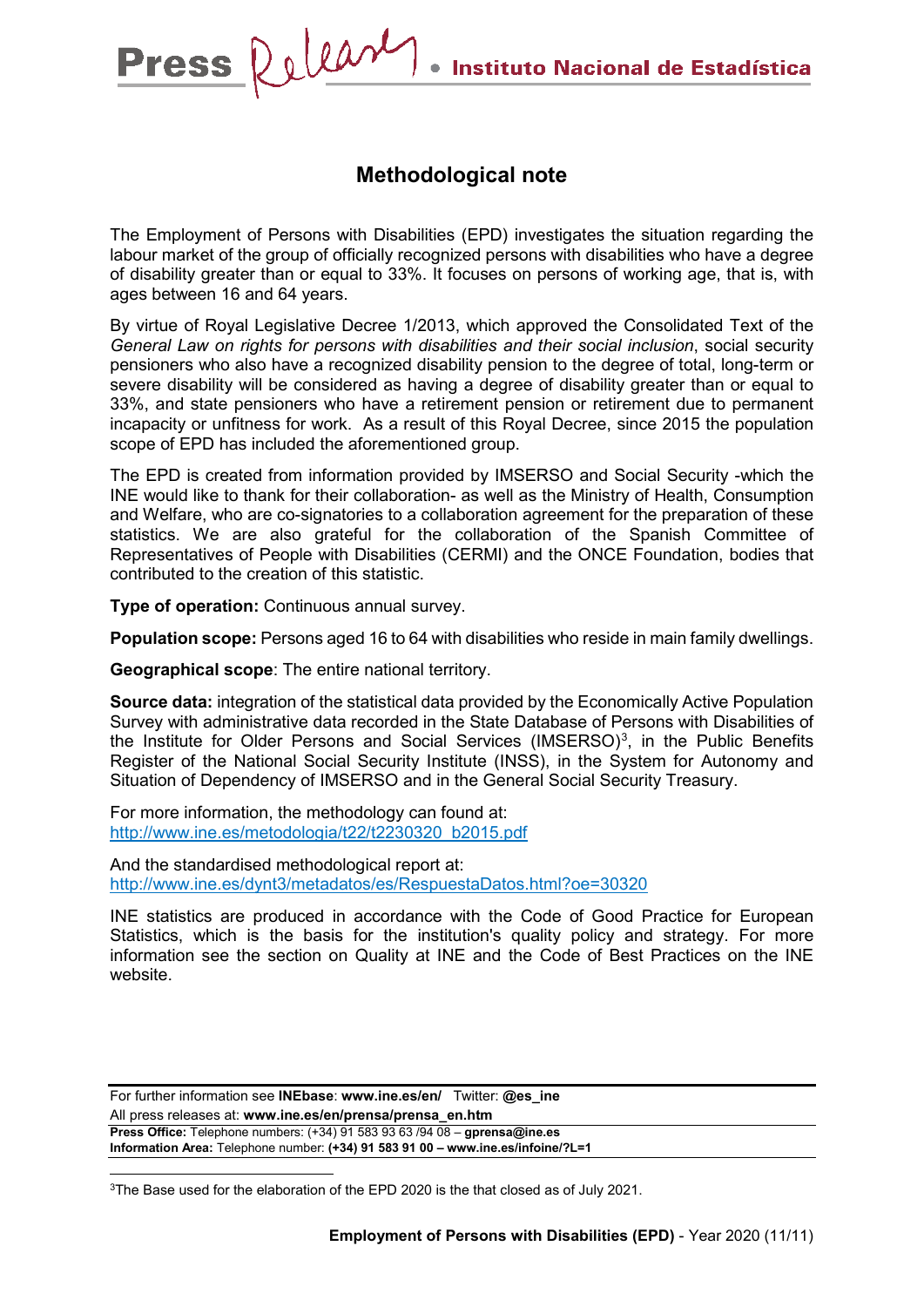# Press  $\bigotimes \bigcup \bigcup \bigotimes \mathcal{M}$  . Instituto Nacional de Estadística

## Employment of Persons with Disabilities Year 2020

## Disability $^{(1)}$  and activity

### 1. Population aged 16 to 64 years old according to disability, by sex and relationship with economic activity. Absolute values in thousands

|                           | Total    |          | Persons<br>without disabilities |          | Persons<br>with disabilities |         |
|---------------------------|----------|----------|---------------------------------|----------|------------------------------|---------|
|                           | 2020     | 2019     | 2020                            | 2019     | 2020                         | 2019    |
| <b>TOTAL</b>              | 30,601.4 | 30,419.3 | 28,668.0                        | 28,542.4 | 1,933.4                      | 1,876.9 |
| Active persons            | 22,474.7 | 22,803.5 | 21,810.8                        | 22,164.9 | 663.9                        | 638.6   |
| - Employed persons        | 18,957.5 | 19,567.9 | 18,441.2                        | 19,082.0 | 516.3                        | 485.9   |
| - Unemployed persons      | 3,517.1  | 3,235.5  | 3,369.5                         | 3,082.9  | 147.6                        | 152.6   |
| Inactive persons          | 8,126.7  | 7,615.8  | 6,857.3                         | 6,377.5  | 1,269.4                      | 1,238.4 |
| Activity rate (16-64)     | 73.4     | 75.0     | 76.1                            | 77.7     | 34.3                         | 34.0    |
| Employment rate (16-64)   | 61.9     | 64.3     | 64.3                            | 66.9     | 26.7                         | 25.9    |
| Unemployment rate (16-64) | 15.6     | 14.2     | 15.4                            | 13.9     | 22.2                         | 23.9    |
| <b>MEN</b>                | 15,294.1 | 15,208.0 | 14,202.1                        | 14,141.3 | 1,092.0                      | 1,066.7 |
| Active persons            | 11,961.4 | 12,144.5 | 11,588.6                        | 11,775.6 | 372.7                        | 368.9   |
| - Employed persons        | 10,288.4 | 10,622.8 | 9,998.2                         | 10,340.3 | 290.2                        | 282.6   |
| - Unemployed persons      | 1,672.9  | 1,521.7  | 1,590.5                         | 1,435.3  | 82.5                         | 86.4    |
| Inactive persons          | 3,332.8  | 3,063.5  | 2,613.5                         | 2,365.7  | 719.3                        | 697.8   |
| Activity rate (16-64)     | 78.2     | 79.9     | 81.6                            | 83.3     | 34.1                         | 34.6    |
| Employment rate (16-64)   | 67.3     | 69.9     | 70.4                            | 73.1     | 26.6                         | 26.5    |
| Unemployment rate (16-64) | 14.0     | 12.5     | 13.7                            | 12.2     | 22.1                         | 23.4    |
| <b>WOMEN</b>              | 15,307.3 | 15,211.3 | 14,465.9                        | 14,401.1 | 841.3                        | 810.2   |
| Active persons            | 10,513.3 | 10,659.0 | 10,222.1                        | 10,389.3 | 291.2                        | 269.6   |
| - Employed persons        | 8,669.1  | 8,945.1  | 8,443.0                         | 8,741.7  | 226.1                        | 203.4   |
| - Unemployed persons      | 1,844.2  | 1,713.8  | 1,779.1                         | 1,647.6  | 65.1                         | 66.3    |
| Inactive persons          | 4,793.9  | 4,552.3  | 4,243.8                         | 4,011.8  | 550.1                        | 540.5   |
| Activity rate (16-64)     | 68.7     | 70.1     | 70.7                            | 72.1     | 34.6                         | 33.3    |
| Employment rate (16-64)   | 56.6     | 58.8     | 58.4                            | 60.7     | 26.9                         | 25.1    |
| Unemployment rate (16-64) | 17.5     | 16.1     | 17.4                            | 15.9     | 22.4                         | 24.6    |

(1) Persons aged 16-64 living in households, with an officially recogniced degree of disability greater than or equal to 33% (RD 1971/1999 amended by RD 1364/2012, RD 1/2013)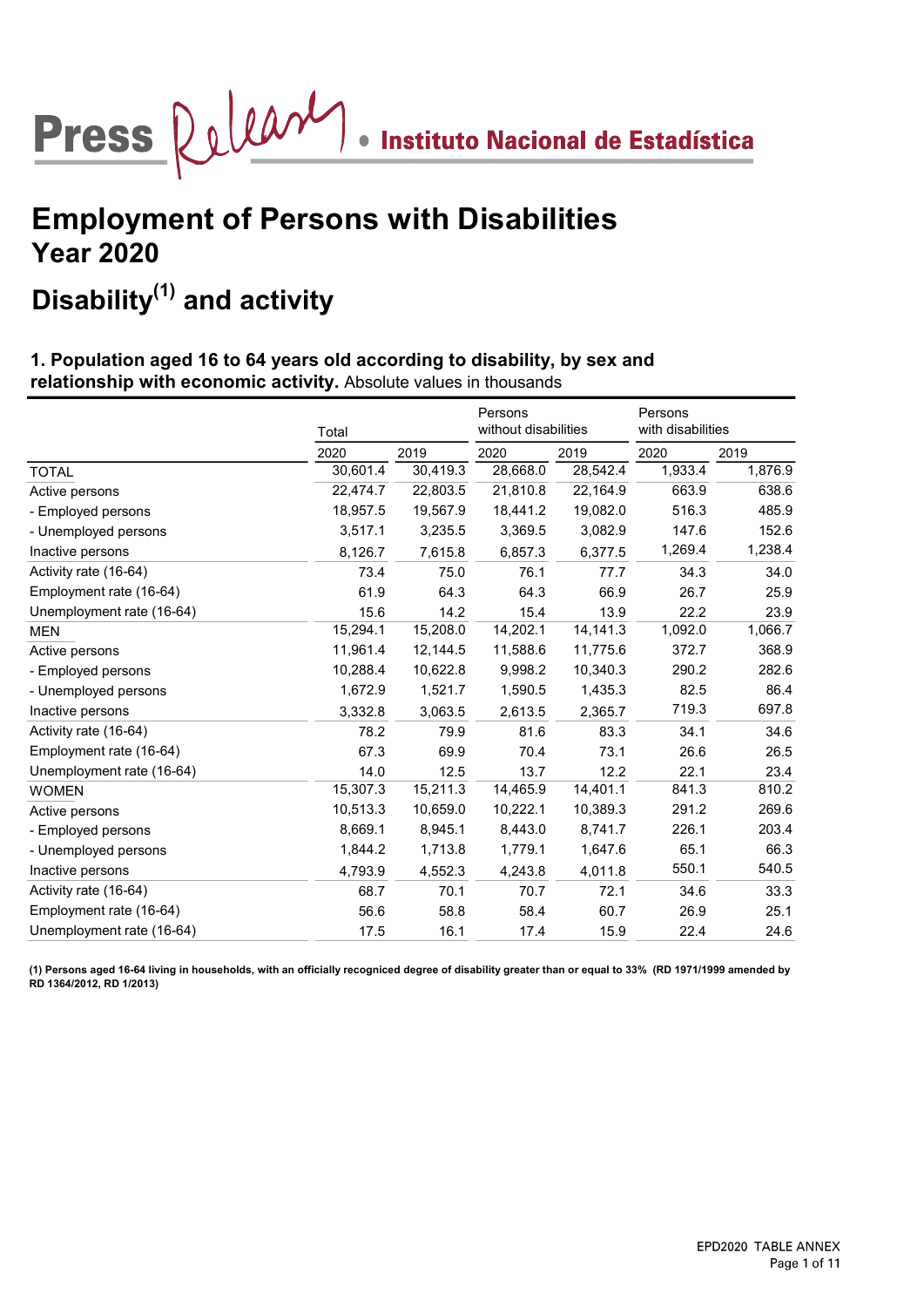

## Disability $^{(1)}$  and activity

### 2. Population aged 16 to 64 years old according to disability, by age group and relationship with economic activity. Absolute values in thousands

| Total    |          | Persons<br>without disabilities |          | Persons<br>with disabilities |         |
|----------|----------|---------------------------------|----------|------------------------------|---------|
| 2020     | 2019     | 2020                            | 2019     | 2020                         | 2019    |
| 4,279.0  | 4,177.1  | 4,171.4                         | 4,078.8  | 107.6                        | 98.3    |
| 1,424.9  | 1,519.1  | 1,403.4                         | 1,496.1  | 21.5                         | 23.0    |
| 879.2    | 1,024.0  | 869.6                           | 1,014.0  | 9.5                          | 10.0    |
| 545.7    | 495.0    | 533.8                           | 482.1    | 11.9                         | 13.0    |
| 2,854.1  | 2,658.0  | 2,767.9                         | 2,582.7  | 86.1                         | 75.3    |
| 33.3     | 36.4     | 33.6                            | 36.7     | 19.9                         | 23.4    |
| 20.5     | 24.5     | 20.8                            | 24.9     | 8.9                          | 10.2    |
| 38.3     | 32.6     | 38.0                            | 32.2     | 55.5                         | 56.4    |
| 12,423.8 | 12,611.6 | 11,981.5                        | 12,174.4 | 442.3                        | 437.2   |
| 10,726.9 | 11,101.1 | 10,507.8                        | 10,886.3 | 219.0                        | 214.8   |
| 9,038.6  | 9,609.1  | 8,876.7                         | 9,450.5  | 162.0                        | 158.6   |
| 1,688.2  | 1,491.9  | 1,631.2                         | 1,435.8  | 57.1                         | 56.1    |
| 1,696.9  | 1,510.5  | 1,473.6                         | 1,288.1  | 223.3                        | 222.5   |
| 86.3     | 88.0     | 87.7                            | 89.4     | 49.5                         | 49.1    |
| 72.8     | 76.2     | 74.1                            | 77.6     | 36.6                         | 36.3    |
| 15.7     | 13.4     | 15.5                            | 13.2     | 26.1                         | 26.1    |
| 13,898.6 | 13,630.6 | 12,515.2                        | 12,289.2 | 1,383.4                      | 1,341.4 |
| 10,322.9 | 10,183.3 | 9,899.5                         | 9,782.5  | 423.4                        | 400.8   |
| 9,039.8  | 8,934.8  | 8,695.0                         | 8,617.5  | 344.8                        | 317.3   |
| 1,283.2  | 1,248.5  | 1,204.6                         | 1,165.0  | 78.6                         | 83.5    |
| 3,575.7  | 3,447.3  | 2,615.7                         | 2,506.7  | 960.0                        | 940.6   |
| 74.3     | 74.7     | 79.1                            | 79.6     | 30.6                         | 29.9    |
| 65.0     | 65.5     | 69.5                            | 70.1     | 24.9                         | 23.7    |
| 12.4     | 12.3     | 12.2                            | 11.9     | 18.6                         | 20.8    |
|          |          |                                 |          |                              |         |

(1) Persons aged 16-64 living in households, with an officially recogniced degree of disability greater than or equal to 33% (RD 1971/1999 amended by RD 1364/2012, RD 1/2013)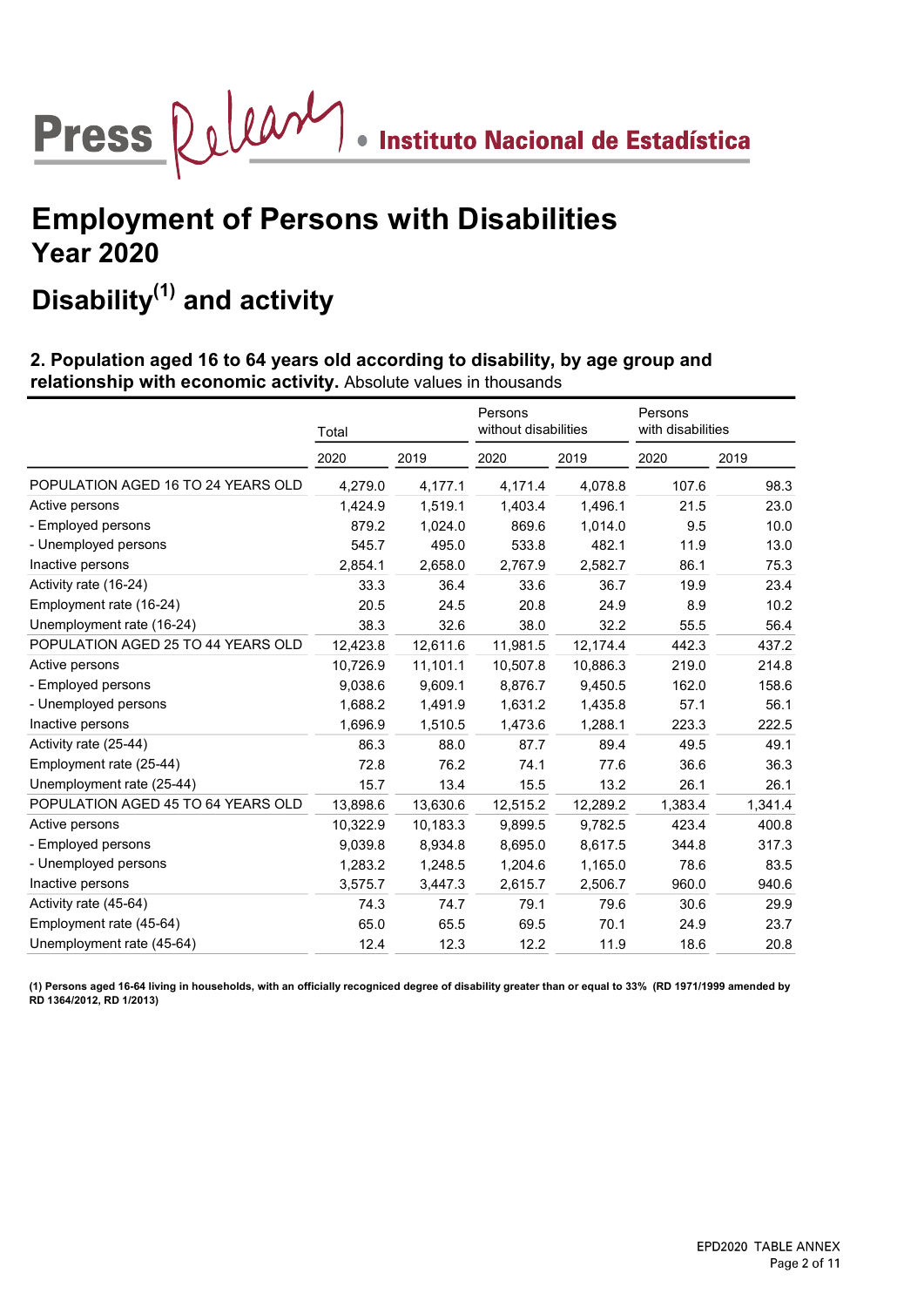

## Disability $^{(1)}$  and activity

### 3. Population aged 16 to 64 years old, by type of disability and relationship with economic activity. Absolute values in thousands

|                                                          | Absolute values |         | Activity rate |      | Employment rate |      |  |
|----------------------------------------------------------|-----------------|---------|---------------|------|-----------------|------|--|
|                                                          | 2020            | 2019    | 2020          | 2019 | 2020            | 2019 |  |
| <b>TOTAL</b>                                             | 1,933.4         | 1,876.9 | 34.3          | 34.0 | 26.7            | 25.9 |  |
| <b>TYPE OF DISABILITY</b>                                |                 |         |               |      |                 |      |  |
| Osteoarticular system                                    | 364.1           | 343.1   | 45.1          | 47.7 | 36.6            | 38.6 |  |
| Neuromuscular system                                     | 158.3           | 157.0   | 33.4          | 30.5 | 26.7            | 23.9 |  |
| Cardiovascular, immunological and<br>respiratory systems | 110.4           | 108.5   | 38.5          | 31.2 | 30.5            | 23.6 |  |
| Digestive, metabolic and endocrine systems               | 61.3            | 58.4    | 48.0          | 41.5 | 41.4            | 33.4 |  |
| Others <sup>(2)</sup>                                    | 182.5           | 165.1   | 41.8          | 41.1 | 34.6            | 31.5 |  |
| Intellectual                                             | 200.0           | 192.4   | 28.3          | 30.3 | 17.6            | 20.4 |  |
| Mental disorder                                          | 340.8           | 318.9   | 26.6          | 27.8 | 17.1            | 16.9 |  |
| Visual system                                            | 94.1            | 92.8    | 43.1          | 45.0 | 37.4            | 38.5 |  |
| Auditory system                                          | 89.9            | 86.5    | 59.9          | 56.8 | 47.3            | 46.3 |  |
| Not known <sup>(3)</sup>                                 | 331.9           | 354.2   | 17.1          | 17.8 | 14.3            | 14.1 |  |
| <b>DEGREE OF DISABILITY</b>                              |                 |         |               |      |                 |      |  |
| 33% to 44%                                               | 738.4           | 677.1   | 53.1          | 54.0 | 42.8            | 42.1 |  |
| 45% to 64%                                               | 270.7           | 288.0   | 40.1          | 38.5 | 30.0            | 27.9 |  |
| 65% to 74%                                               | 396.3           | 370.6   | 21.0          | 20.3 | 13.4            | 13.8 |  |
| 75% and over                                             | 196.1           | 187.0   | 12.0          | 12.7 | 9.3             | 10.3 |  |
| Not known <sup>(3)</sup>                                 | 331.9           | 354.2   | 17.1          | 17.8 | 14.3            | 14.1 |  |

(1) Persons aged 16-64 living in households, with an officially recogniced degree of disability greater than or equal to 33% (RD 1971/1999 amended by RD 1364/2012, RD 1/2013)

(2) The Other impairment group is not comparable with years prior to 2011. It includes persons with expression, undetermined and unknown disabilities, and as of 2011, persons registered in Social Security and for whom the type of disability is not recorded.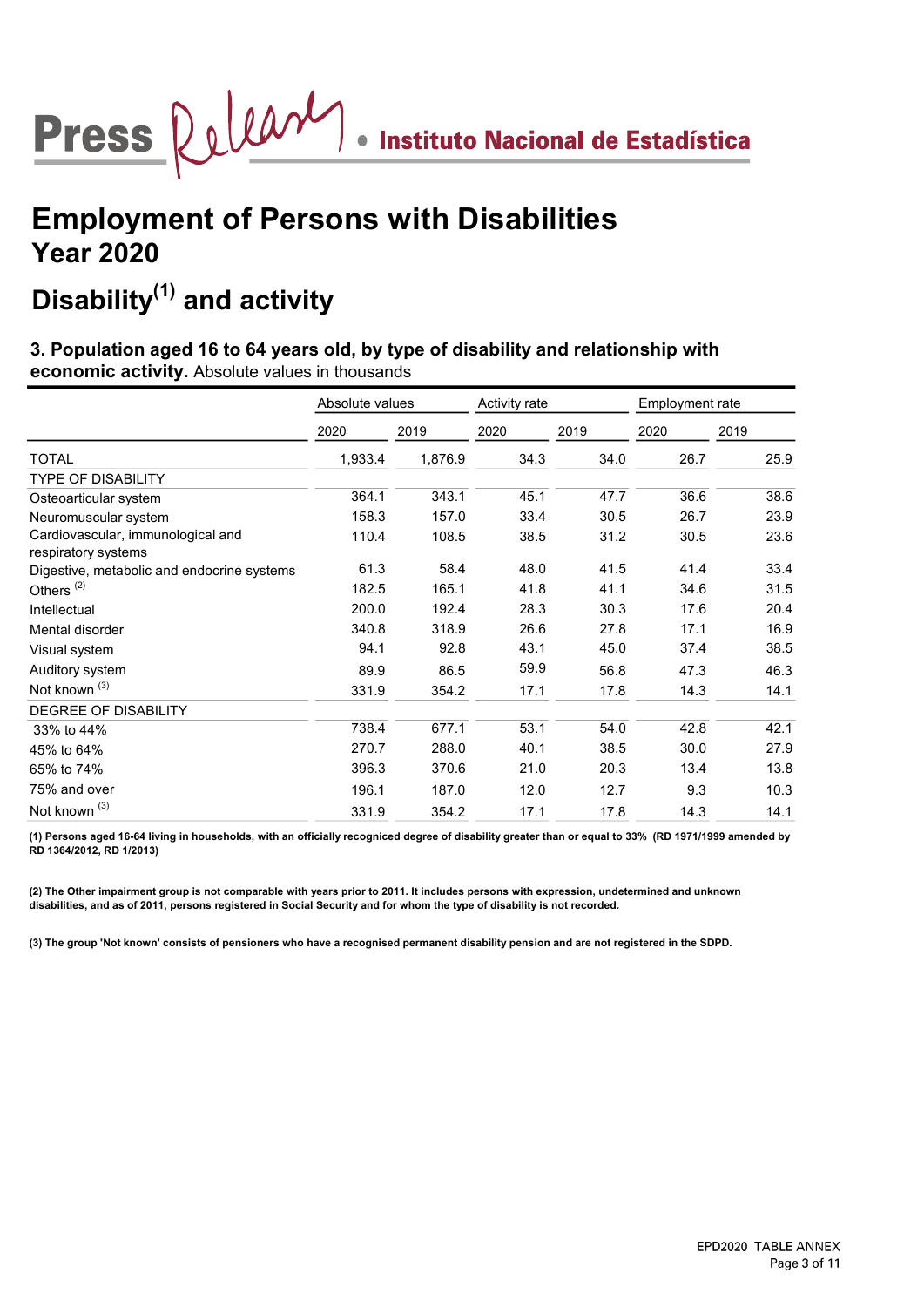![](_page_14_Picture_0.jpeg)

## Disability $^{(1)}$  and activity

4. Population aged 16 to 64 years old with disabilities, according to whether they receive or not benefits and relationship with economic activity. Absolute values in thousands

|                                            | Total   |         | Active persons |       | Inactive persons |         |  |
|--------------------------------------------|---------|---------|----------------|-------|------------------|---------|--|
|                                            | 2020    | 2019    | 2020           | 2019  | 2020             | 2019    |  |
| Persons with disabilities (16-64)          | 1,933.4 | 1,876.9 | 663.9          | 638.6 | 1.269.4          | 1,238.4 |  |
| Receipt of benefits                        |         |         |                |       |                  |         |  |
| - They receive benefits                    | 1,265.0 | 1.277.6 | 254.1          | 260.3 | 1.010.9          | 1,017.3 |  |
| - They do not receive benefits             | 668.4   | 599.3   | 409.8          | 378.2 | 258.6            | 221.1   |  |
| Household income                           |         |         |                |       |                  |         |  |
| - They reside in households with income    | 1.912.9 | 1.860.9 | 656.4          | 632.8 | 1.256.4          | 1.228.1 |  |
| - They reside in households without income | 20.5    | 16.1    | 7.5            | 5.7   | 13.0             | 10.3    |  |

#### 5. Persons with disabilities aged 16 to 64 years old, by Autonomous Community and activity rate. Absolute values in thousands

|                             | Total   |         | Prevalence |      | Activity rate |      |
|-----------------------------|---------|---------|------------|------|---------------|------|
|                             | 2020    | 2019    | 2020       | 2019 | 2020          | 2019 |
| <b>TOTAL</b>                | 1,933.4 | 1,876.9 | 6.3        | 6.2  | 34.3          | 34.0 |
| Andalucía                   | 380.1   | 383.5   | 6.8        | 6.9  | 28.6          | 30.2 |
| Aragón                      | 43.0    | 45.2    | 5.1        | 5.4  | 39.7          | 40.0 |
| Asturias, Principado de     | 57.1    | 57.2    | 9.1        | 9.0  | 29.8          | 31.7 |
| Balears, Illes              | 37.1    | 36.4    | 4.5        | 4.4  | 38.3          | 38.5 |
| Canarias                    | 89.9    | 81.1    | 5.8        | 5.3  | 27.2          | 25.8 |
| Cantabria                   | 29.1    | 28.8    | 7.9        | 7.8  | 38.4          | 39.3 |
| Castilla y León             | 95.2    | 95.8    | 6.5        | 6.5  | 37.4          | 36.5 |
| Castilla-La Mancha          | 92.6    | 90.7    | 7.0        | 6.9  | 40.7          | 40.0 |
| Cataluña                    | 328.1   | 315.9   | 6.7        | 6.5  | 37.1          | 37.0 |
| Comunitat Valenciana        | 196.4   | 187.1   | 6.1        | 5.8  | 33.7          | 33.1 |
| Extremadura                 | 47.5    | 48.5    | 7.0        | 7.1  | 29.9          | 37.1 |
| Galicia                     | 129.9   | 128.0   | 7.8        | 7.7  | 30.5          | 29.7 |
| Madrid, Comunidad de        | 205.6   | 168.9   | 4.6        | 3.9  | 39.4          | 33.5 |
| Murcia, Región de           | 78.0    | 81.7    | 7.8        | 8.3  | 38.5          | 37.4 |
| Navarra, Comunidad Foral de | 20.3    | 21.4    | 4.9        | 5.2  | 33.0          | 37.2 |
| País Vasco                  | 82.6    | 87.3    | 6.1        | 6.4  | 36.6          | 35.9 |
| Rioja, La                   | 9.8     | 9.5     | 4.9        | 4.8  | 39.2          | 31.1 |
| Ceuta and Melilla*          | 11.0    | 9.9     | 10.1       | 9.1  | 42.8          | 46.3 |

(1) Persons aged 16-64 living in households, with an officially recogniced degree of disability greater than or equal to 33% (RD 1971/1999 amended by RD 1364/2012, RD 1/2013)

(2) When a box has the \* sign, it means that the number of sample observations is limited, and therefore the figure is not quite reliable and it is advisable to be cautious when intepreting it.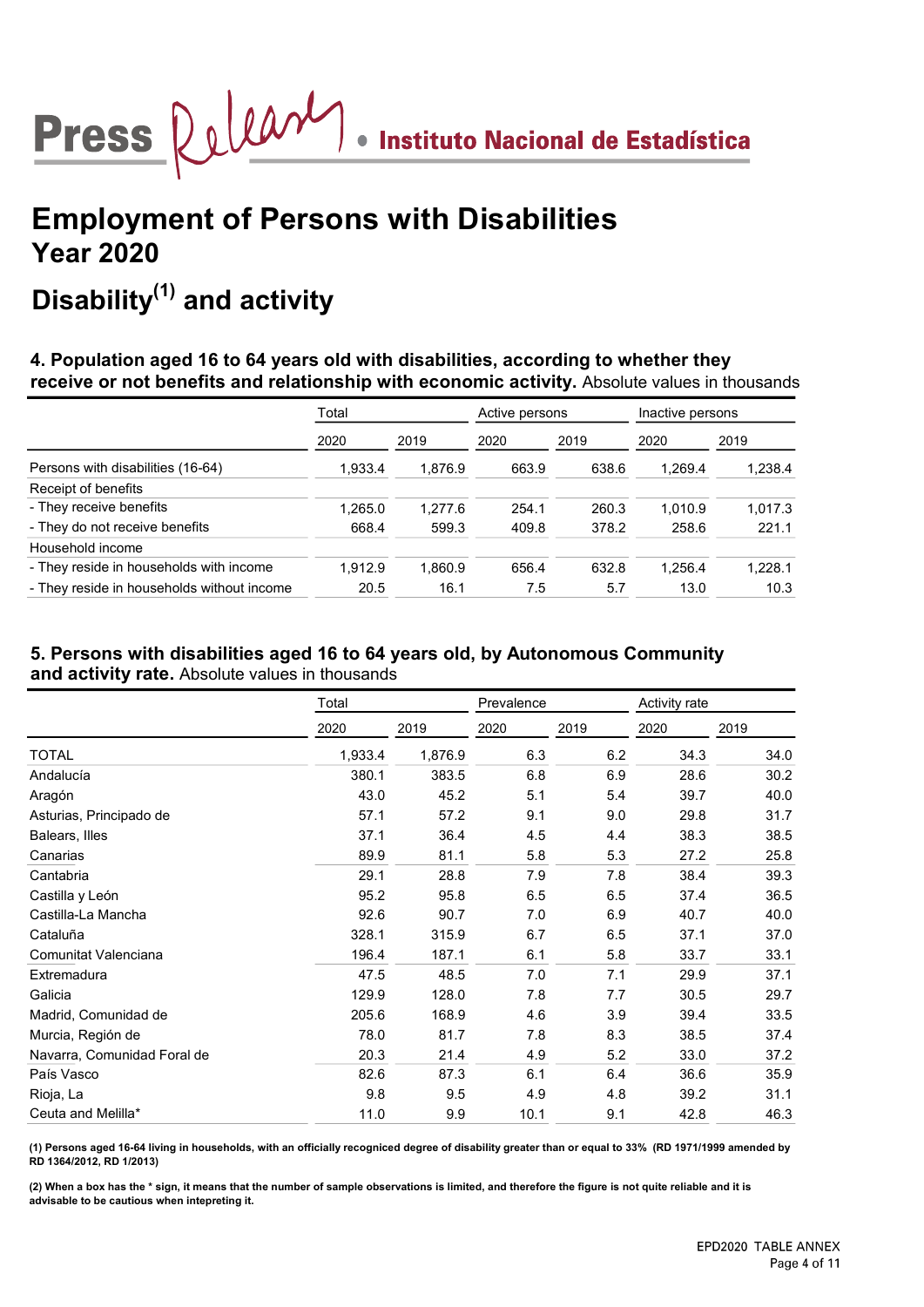# Press Quintil . Instituto Nacional de Estadística

## Employment of Persons with Disability Year 2020

## Disability $(1)$  and ocupation

6. Population aged 16 to 64 years old, by characteristics of their occupation and disability

Absolute values in thousands

|                                            |          | Persons without disabilities |            |       | Persons with disabilities |       |            |       |
|--------------------------------------------|----------|------------------------------|------------|-------|---------------------------|-------|------------|-------|
|                                            | Total    |                              | Percentage |       | Total                     |       | Percentage |       |
|                                            | 2020     | 2019                         | 2020       | 2019  | 2020                      | 2019  | 2020       | 2019  |
| <b>TOTAL</b>                               |          |                              |            |       |                           |       |            |       |
| Employed persons                           | 18,441.2 | 19,082.0                     | 100.0      | 100.0 | 516.3                     | 485.9 | 100.0      | 100.0 |
| PROFESSIONAL SITUATION                     |          |                              |            |       |                           |       |            |       |
| - Wage earners                             | 15,527.2 | 16,135.6                     | 84.2       | 84.6  | 462.7                     | 434.9 | 89.6       | 89.5  |
| - Self-employed workers                    | 2,905.7  | 2,939.2                      | 15.8       | 15.4  | 53.4                      | 50.6  | 10.3       | 10.4  |
| WAGE EARNERS BY TYPE OF CONTRACT           |          |                              |            |       |                           |       |            |       |
| - With permanent contracts                 | 11,789.2 | 11,901.3                     | 75.9       | 73.8  | 347.1                     | 317.8 | 75.0       | 73.1  |
| - With temporary contracts                 | 3,738.0  | 4,234.3                      | 24.1       | 26.2  | 115.6                     | 117.0 | 25.0       | 26.9  |
| TYPE OF WORKING DAY                        |          |                              |            |       |                           |       |            |       |
| - Full-time                                | 15,904.8 | 16,339.4                     | 86.2       | 85.6  | 424.3                     | 402.0 | 82.2       | 82.7  |
| - Part-time                                | 2,536.4  | 2,742.6                      | 13.8       | 14.4  | 92.0                      | 84.0  | 17.8       | 17.3  |
| <b>ACTIVITY SECTOR</b>                     |          |                              |            |       |                           |       |            |       |
| - Agriculture                              | 731.6    | 763.8                        | 4.0        | 4.0   | 12.8                      | 15.2  | 2.5        | 3.1   |
| - Industry                                 | 2,618.6  | 2,684.5                      | 14.2       | 14.1  | 63.2                      | 60.4  | 12.2       | 12.4  |
| - Construction                             | 1,212.6  | 1,252.9                      | 6.6        | 6.6   | 22.4                      | 17.2  | 4.3        | 3.5   |
| - Services                                 | 13,878.4 | 14,380.8                     | 75.3       | 75.4  | 418.0                     | 393.2 | 81.0       | 80.9  |
| EDUCATIONAL LEVEL                          |          |                              |            |       |                           |       |            |       |
| - Illiterate and primary                   | 843.5    | 976.1                        | 4.6        | 5.1   | 44.0                      | 46.0  | 8.5        | 9.5   |
| - Secondary and labour training            |          |                              |            |       |                           |       |            |       |
| and insertion programmes                   | 9,119.0  | 9,654.5                      | 49.4       | 50.6  | 314.5                     | 298.3 | 60.9       | 61.4  |
| - Tertiary education, including doctorates | 8,478.7  | 8,451.3                      | 46.0       | 44.3  | 157.8                     | 141.6 | 30.6       | 29.1  |
| SENIORITY IN THE COMPANY                   |          |                              |            |       |                           |       |            |       |
| - Less than 6 months                       | 1,675.1  | 2,112.5                      | 9.1        | 11.1  | 42.8                      | 51.3  | 8.3        | 10.6  |
| - From 6 months to 1 year                  | 1,103.5  | 1,260.1                      | 6.0        | 6.6   | 31.2                      | 33.6  | 6.0        | 6.9   |
| - From 1 to 3 years                        | 2,907.5  | 2,984.2                      | 15.8       | 15.6  | 83.5                      | 67.3  | 16.2       | 13.9  |
| - More than 3 years                        | 12,755.1 | 12,725.2                     | 69.2       | 66.7  | 358.8                     | 333.7 | 69.5       | 68.7  |
| HAVING MORE THAN ONE JOB                   |          |                              |            |       |                           |       |            |       |
| - Has one or more other jobs               | 410.5    | 453.1                        | 2.2        | 2.4   | 9.0                       | 10.5  | 1.8        | 2.2   |
| - Does not have another job                | 18,030.7 | 18,628.9                     | 97.8       | 97.6  | 507.3                     | 475.4 | 98.2       | 97.8  |

(1) Persons aged 16-64 living in households, with an officially recogniced degree of disability greater than or equal to 33% (RD 1971/1999 amended by RD 1364/2012, RD 1/2013)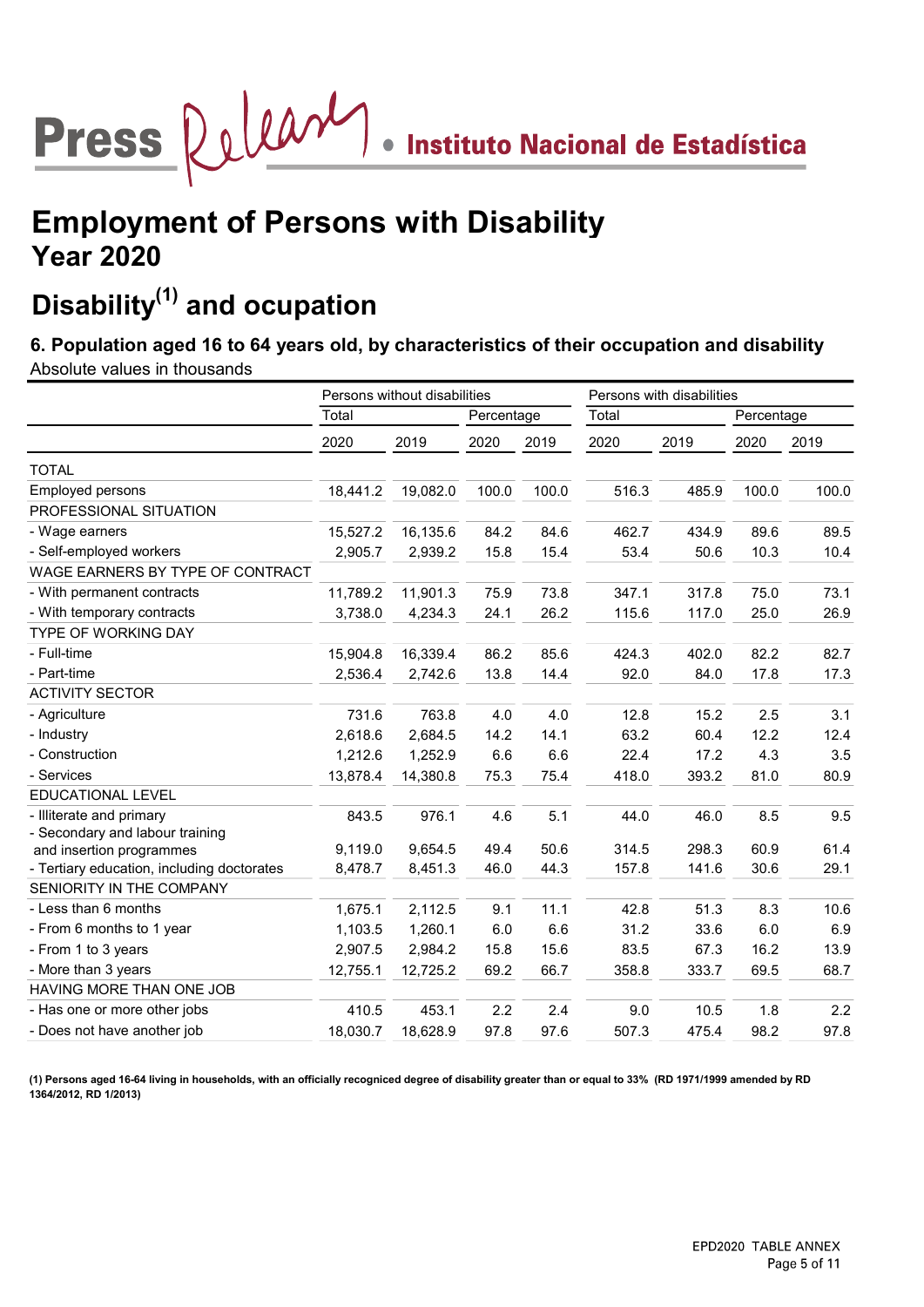# Press Quean . Instituto Nacional de Estadística

## Employment of Persons with Disabilities Year 2020

## Disability<sup>(1)</sup> and measures to encourage employment

7. Employed persons with disabilities who contribute to Social Security in ordinary centres<sup>(2)</sup>, by demographic features and type of disability, according to whether or not they have reductions or discounts due to disability.

|                             |       | Absolute values in thousands |                    |      |                       |       | Percentages        |      |                       |      |
|-----------------------------|-------|------------------------------|--------------------|------|-----------------------|-------|--------------------|------|-----------------------|------|
|                             | Total |                              | With<br>reductions |      | Without<br>reductions |       | With<br>reductions |      | Without<br>reductions |      |
|                             | 2020  | 2019                         | 2020               | 2019 | 2020                  | 2019  | 2020               | 2019 | 2020                  | 2019 |
| <b>TOTAL</b>                | 307.2 | 290.7                        | 77.0               | 77.7 | 230.3                 | 213.0 | 25.1               | 26.7 | 74.9                  | 73.3 |
| SEX                         |       |                              |                    |      |                       |       |                    |      |                       |      |
| Men                         | 170.5 | 162.9                        | 48.7               | 50.3 | 121.8                 | 112.6 | 28.6               | 30.9 | 71.4                  | 69.1 |
| Women                       | 136.7 | 127.8                        | 28.3               | 27.4 | 108.4                 | 100.4 | 20.7               | 21.4 | 79.3                  | 78.6 |
| AGE GROUPS                  |       |                              |                    |      |                       |       |                    |      |                       |      |
| 16 to 44 years old          | 96.1  | 100.9                        | 27.3               | 34.1 | 68.7                  | 66.8  | 28.5               | 33.8 | 71.5                  | 66.2 |
| 45 to 64 years old          | 211.1 | 189.8                        | 49.6               | 43.6 | 161.5                 | 146.2 | 23.5               | 23.0 | 76.5                  | 77.0 |
| TYPE OF DISABILITY $^{(3)}$ |       |                              |                    |      |                       |       |                    |      |                       |      |
| Physical and others         | 182.4 | 167.3                        | 45.7               | 44.5 | 136.7                 | 122.7 | 25.1               | 26.6 | 74.9                  | 73.4 |
| Intellectual                | 16.4  | 15.9                         | 6.4                | 7.8  | 10.0                  | 8.2   | 38.9               | 48.7 | 61.1                  | 51.3 |
| Mental                      | 28.4  | 29.9                         | 6.7                | 4.4  | 21.8                  | 25.4  | 23.5               | 14.9 | 76.5                  | 85.1 |
| Sensory                     | 53.8  | 49.3                         | 15.7               | 18.7 | 38.1                  | 30.7  | 29.1               | 37.8 | 70.9                  | 62.2 |
| Not known <sup>(4)</sup>    | 26.2  | 28.3                         | 2.5                | 2.3  | 23.7                  | 26.0  | 9.5                | 8.1  | 90.5                  | 91.9 |
| DEGREE OF DISABILITY        |       |                              |                    |      |                       |       |                    |      |                       |      |
| 33% to 44%                  | 199.3 | 182.3                        | 45.7               | 45.8 | 153.6                 | 136.5 | 22.9               | 25.1 | 77.1                  | 74.9 |
| 45% to 64%                  | 41.2  | 44.5                         | 11.7               | 12.5 | 29.5                  | 32.0  | 28.3               | 28.2 | 71.7                  | 71.8 |
| 65% to 74%                  | 28.1  | 23.4                         | 10.2               | 9.0  | 18.0                  | 14.4  | 36.1               | 38.6 | 63.9                  | 61.4 |
| 75% and over                | 12.5  | 12.1                         | 7.0                | 8.0  | 5.5                   | 4.1   | 56.0               | 66.4 | 44.0                  | 33.6 |
| Not known <sup>(4)</sup>    | 26.2  | 28.3                         | 2.5                | 2.3  | 23.7                  | 26.0  | 9.5                | 8.1  | 90.5                  | 91.9 |
|                             |       |                              |                    |      |                       |       |                    |      |                       |      |

Absolute values in thousands

(1) Persons aged 16-64 living in households, with an officially recogniced degree of disability greater than or equal to 33% (RD 1971/1999 amended by RD 1364/2012, RD 1/2013)

(2) This excludes Special Employment Centres

(3) Impairments are grouped in the following categories:

- Physical and other: this includes impairments of the osteoarticular system, the neuromuscular system, the cardiovascular system, the immune and respiratory system, the digestive, metabolic and endocrine system - Sensory: this includes visual and auditory impairments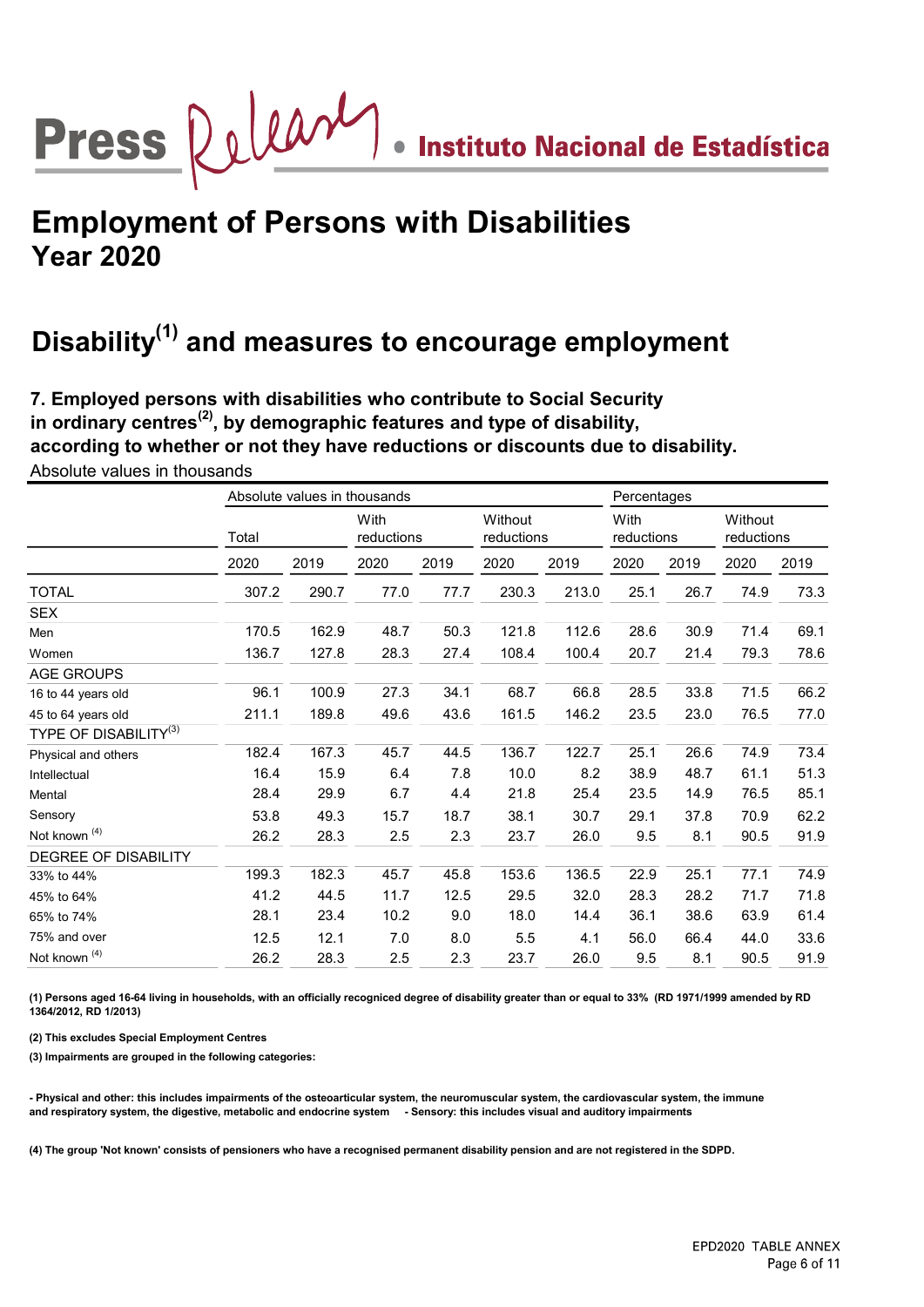# Press Quear . Instituto Nacional de Estadística

## Employment of Persons with Disabilities Year 2020

## Disability<sup>(1)</sup> and measures to encourage employment

centres<sup>(2)</sup>, by demographic features and type of disability, according to whether or not they have a specific disability contract. Absolute values in thousands 8. Wage earners with disabilities who contribute to Social Security in ordinary

|                                   |       | Absolute values in thousands |          |                     |       |                | Percentages |                                    |                |      |
|-----------------------------------|-------|------------------------------|----------|---------------------|-------|----------------|-------------|------------------------------------|----------------|------|
|                                   | Total |                              | contract | Specific disability |       | Other contract |             | Specific<br>disability<br>contract | Other contract |      |
|                                   | 2020  | 2019                         | 2020     | 2019                | 2020  | 2019           | 2020        | 2019                               | 2020           | 2019 |
| <b>TOTAL</b>                      | 306.5 | 290.3                        | 76.7     | 77.2                | 229.8 | 213.1          | 25.0        | 26.6                               | 75.0           | 73.4 |
| <b>SEX</b>                        |       |                              |          |                     |       |                |             |                                    |                |      |
| Men                               | 170.2 | 162.6                        | 48.6     | 49.9                | 121.7 | 112.7          | 28.5        | 30.7                               | 71.5           | 69.3 |
| Women                             | 136.2 | 127.7                        | 28.1     | 27.3                | 108.1 | 100.4          | 20.6        | 21.3                               | 79.4           | 78.7 |
| <b>AGE GROUPS</b>                 |       |                              |          |                     |       |                |             |                                    |                |      |
| 16 to 44 years old                | 96.0  | 100.6                        | 27.2     | 33.6                | 68.8  | 67.0           | 28.3        | 33.4                               | 71.7           | 66.6 |
| 45 to 64 years old                | 210.5 | 189.7                        | 49.5     | 43.6                | 161.0 | 146.1          | 23.5        | 23.0                               | 76.5           | 77.0 |
| TYPE OF DISABILITY <sup>(3)</sup> |       |                              |          |                     |       |                |             |                                    |                |      |
| Physical and others               | 182.0 | 167.1                        | 45.6     | 44.1                | 136.4 | 123.0          | 25.1        | 26.4                               | 74.9           | 73.6 |
| Intellectual                      | 16.4  | 15.9                         | 6.4      | 7.7                 | 10.0  | 8.2            | 38.9        | 48.3                               | 61.1           | 51.7 |
| Mental                            | 28.4  | 29.8                         | 6.7      | 4.4                 | 21.8  | 25.4           | 23.4        | 14.9                               | 76.6           | 85.1 |
| Sensory                           | 53.7  | 49.2                         | 15.6     | 18.7                | 38.1  | 30.5           | 29.0        | 37.9                               | 71.0           | 62.1 |
| Not known <sup>(4)</sup>          | 25.9  | 28.3                         | 2.5      | 2.3                 | 23.4  | 26.0           | 9.6         | 8.1                                | 90.4           | 91.9 |
| DEGREE OF DISABILITY              |       |                              |          |                     |       |                |             |                                    |                |      |
| 33% to 44%                        | 198.9 | 182.0                        | 45.6     | 45.3                | 153.3 | 136.7          | 22.9        | 24.9                               | 77.1           | 75.1 |
| 45% to 64%                        | 41.2  | 44.5                         | 11.7     | 12.5                | 29.5  | 32.0           | 28.3        | 28.2                               | 71.7           | 71.8 |
| 65% to 74%                        | 28.1  | 23.4                         | 10.1     | 9.0                 | 18.0  | 14.3           | 35.9        | 38.7                               | 64.1           | 61.3 |
| 75% and over                      | 12.4  | 12.1                         | 6.9      | 8.0                 | 5.5   | 4.1            | 55.7        | 66.4                               | 44.3           | 33.6 |
| Not known <sup>(4)</sup>          | 25.9  | 28.3                         | 2.5      | 2.3                 | 23.4  | 26.0           | 9.6         | 8.1                                | 90.4           | 91.9 |

(1) Persons aged 16-64 living in households, with an officially recogniced degree of disability greater than or equal to 33% (RD 1971/1999 amended by RD 1364/2012, RD 1/2013)

(2) This excludes Special Employment Centres

(3) Impairments are grouped in the following categories:

- Physical and other: this includes impairments of the osteoarticular system, the neuromuscular system, the cardiovascular system, the immune and respiratory system, the digestive, metabolic and endocrine system

- Sensory: this includes visual and auditory impairments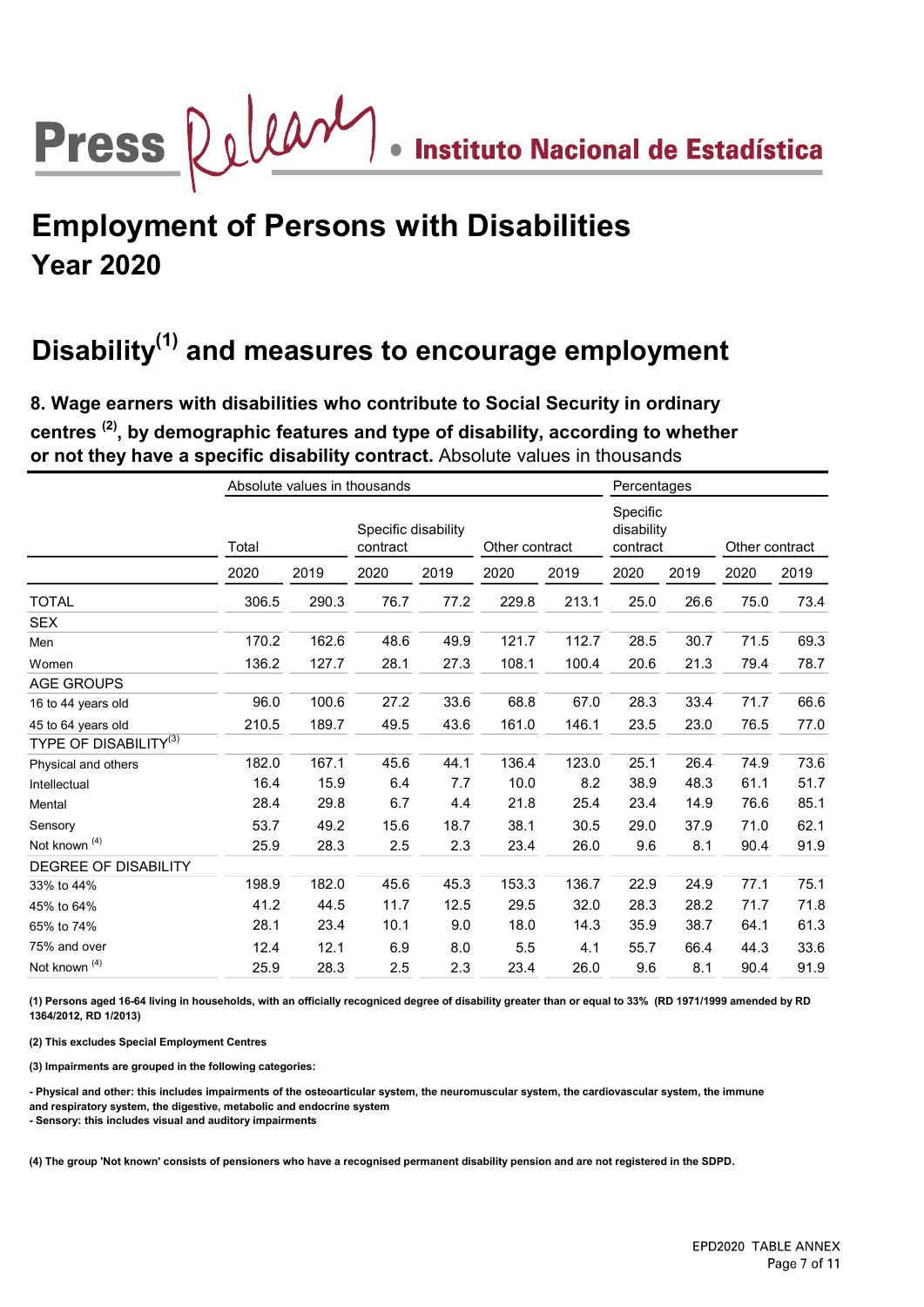## Press Quilary . Instituto Nacional de Estadística

## Employment of Persons with Disabilities Year 2020

## Disability<sup>(1)</sup> and Public Social Benefits<sup>(2)</sup>

9. Persons with disabilities by demographic features and type of disability, according to whether or not they receive Public Social Benefits.

Absolute values in thousands

|                                   |         | Absolute values in thousands |                      | Percentages |                         |       |                      |       |                         |      |
|-----------------------------------|---------|------------------------------|----------------------|-------------|-------------------------|-------|----------------------|-------|-------------------------|------|
|                                   | Total   |                              | <b>With Benefits</b> |             | <b>Without Benefits</b> |       | <b>With Benefits</b> |       | <b>Without Benefits</b> |      |
|                                   | 2020    | 2019                         | 2020                 | 2019        | 2020                    | 2019  | 2020                 | 2019  | 2020                    | 2019 |
| <b>TOTAL</b>                      | 1,933.4 | 1,876.9                      | 1,265.0              | 1,277.6     | 668.4                   | 599.3 | 65.4                 | 68.1  | 34.6                    | 31.9 |
| <b>SEX</b>                        |         |                              |                      |             |                         |       |                      |       |                         |      |
| Men                               | 1,092.0 | 1,066.7                      | 763.1                | 776.4       | 328.9                   | 290.3 | 69.9                 | 72.8  | 30.1                    | 27.2 |
| Women                             | 841.3   | 810.2                        | 501.9                | 501.2       | 339.4                   | 309.0 | 59.7                 | 61.9  | 40.3                    | 38.1 |
| <b>AGE GROUPS</b>                 |         |                              |                      |             |                         |       |                      |       |                         |      |
| 16 to 24 years old                | 107.6   | 98.3                         | 37.0                 | 38.5        | 70.6                    | 59.7  | 34.4                 | 39.2  | 65.6                    | 60.8 |
| 25 to 44 years old                | 442.3   | 437.2                        | 235.8                | 249.9       | 206.5                   | 187.3 | 53.3                 | 57.2  | 46.7                    | 42.8 |
| 45 to 64 years old                | 1,383.4 | 1,341.4                      | 992.2                | 989.2       | 391.3                   | 352.2 | 71.7                 | 73.7  | 28.3                    | 26.3 |
| TYPE OF DISABILITY <sup>(3)</sup> |         |                              |                      |             |                         |       |                      |       |                         |      |
| Physical and others               | 876.6   | 832.2                        | 525.7                | 522.2       | 350.9                   | 309.9 | 60.0                 | 62.8  | 40.0                    | 37.2 |
| Intellectual                      | 200.0   | 192.4                        | 105.8                | 107.2       | 94.2                    | 85.2  | 52.9                 | 55.7  | 47.1                    | 44.3 |
| Mental                            | 340.8   | 318.9                        | 215.6                | 209.3       | 125.2                   | 109.5 | 63.3                 | 65.7  | 36.7                    | 34.3 |
| Sensory                           | 184.0   | 179.3                        | 86.0                 | 84.7        | 98.1                    | 94.6  | 46.7                 | 47.2  | 53.3                    | 52.8 |
| Not known <sup>(4)</sup>          | 331.9   | 354.2                        | 331.9                | 354.2       |                         |       | 100.0                | 100.0 |                         |      |
| <b>DEGREE OF DISABILITY</b>       |         |                              |                      |             |                         |       |                      |       |                         |      |
| 33% to 44%                        | 738.4   | 677.1                        | 344.8                | 328.0       | 393.6                   | 349.1 | 46.7                 | 48.4  | 53.3                    | 51.6 |
| 45% to 64%                        | 270.7   | 288.0                        | 145.0                | 169.0       | 125.7                   | 119.0 | 53.6                 | 58.7  | 46.4                    | 41.3 |
| 65% to 74%                        | 396.3   | 370.6                        | 294.7                | 282.2       | 101.6                   | 88.5  | 74.4                 | 76.1  | 25.6                    | 23.9 |
| 75% and over                      | 196.1   | 187.0                        | 148.6                | 144.3       | 47.5                    | 42.7  | 75.8                 | 77.2  | 24.2                    | 22.8 |
| Not known <sup>(4)</sup>          | 331.9   | 354.2                        | 331.9                | 354.2       |                         |       | 100.0                | 100.0 |                         |      |
| <b>ACTIVITY SITUATION</b>         |         |                              |                      |             |                         |       |                      |       |                         |      |
| Economically active persons       | 663.9   | 638.6                        | 254.1                | 260.3       | 409.8                   | 378.2 | 38.3                 | 40.8  | 61.7                    | 59.2 |
| Economically inactive persons     | 1,269.4 | 1,238.4                      | 1,010.9              | 1,017.3     | 258.6                   | 221.1 | 79.6                 | 82.1  | 20.4                    | 17.9 |

(1) Persons aged 16-64 living in households, with an officially recogniced degree of disability greater than or equal to 33% (RD 1971/1999 amended by RD 1364/2012, RD 1/2013)

(2) Public Social Benefits: These are benefits of economic nature, intended for individuals and families, charged to public resources. They include benefits for disability, retirement, death and survivor benefits, subsides from the Law on the Social Integration of the Disabled ( LISMI for its acronomñy in Spanish), complementary benefits, social assistance and single payment.

(3) Impairments are grouped in the following categories:

- Physical and other: this includes impairments of the osteoarticular system, the neuromuscular system, the cardiovascular system, the immune and respiratory system, the digestive, metabolic and endocrine system

- Sensory: this includes visual and auditory impairments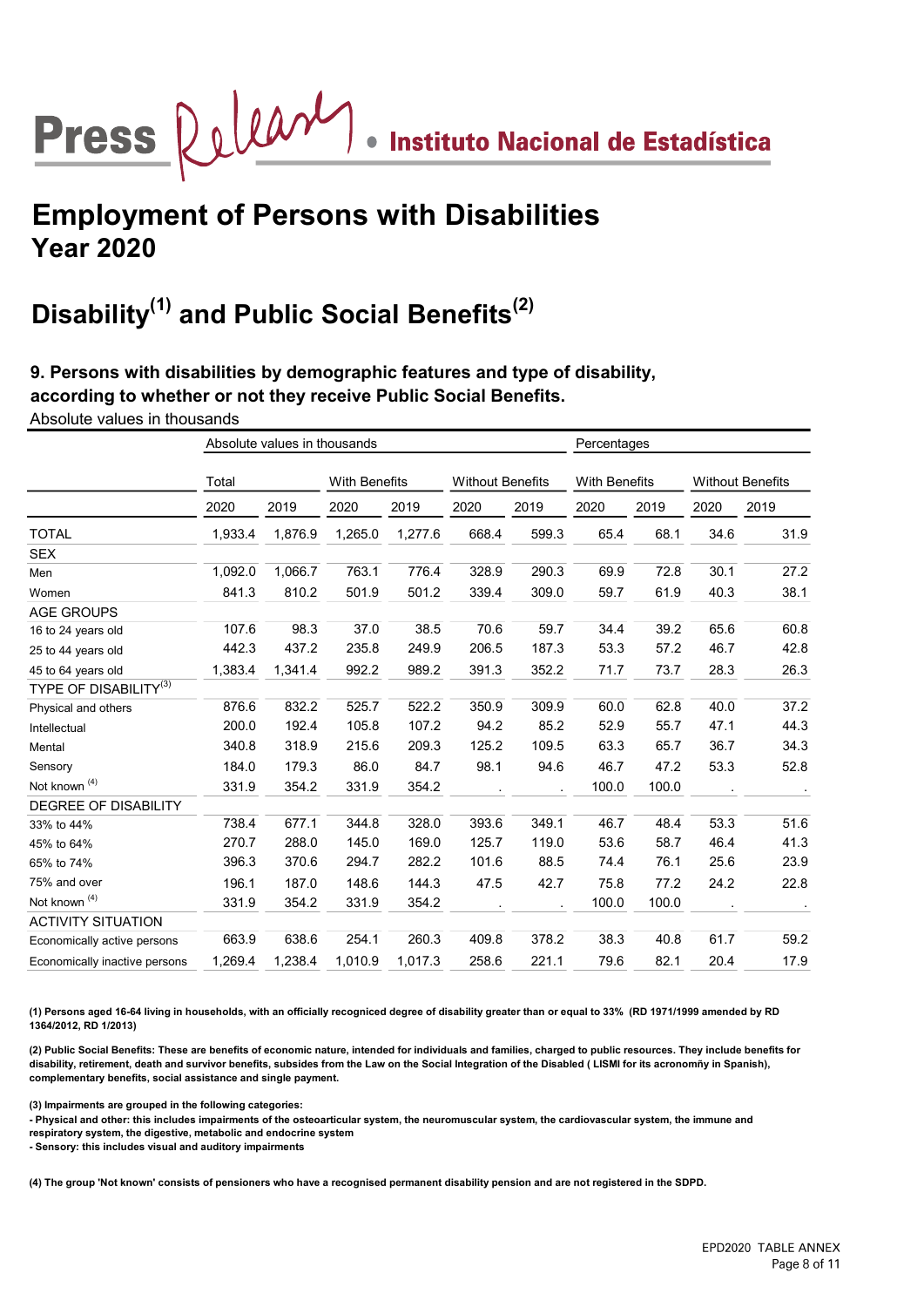## Press  $\bigotimes \bigcup \bigcup \bigotimes \mathcal{M}$  . Instituto Nacional de Estadística

## Employment of Persons with Disabilities Year 2020

## Disability<sup>(1)</sup> and Public Social Benefits<sup>(2)</sup>

10.Persons with disabilities by demographic features and type of disability, who receive Public Social Benefits, according to type of benefit.

Absolute values in thousands

|                               |         | Absolute values in thousands |         |                                            | Percentages |                |                                     |       |                |      |
|-------------------------------|---------|------------------------------|---------|--------------------------------------------|-------------|----------------|-------------------------------------|-------|----------------|------|
|                               |         | Total with benefits          |         | <b>Benefits derived</b><br>from disability |             | Other benefits | Benefits derived<br>from disability |       | Other benefits |      |
|                               | 2020    | 2019                         | 2020    | 2019                                       | 2020        | 2019           | 2020                                | 2019  | 2020           | 2019 |
| <b>TOTAL</b>                  | 1,265.0 | 1,277.6                      | 1,030.6 | 1,037.4                                    | 234.4       | 240.2          | 81.5                                | 81.2  | 18.5           | 18.8 |
| <b>SEX</b>                    |         |                              |         |                                            |             |                |                                     |       |                |      |
| Men                           | 763.1   | 776.4                        | 645.0   | 649.9                                      | 118.1       | 126.5          | 84.5                                | 83.7  | 15.5           | 16.3 |
| Women                         | 501.9   | 501.2                        | 385.7   | 387.5                                      | 116.2       | 113.7          | 76.8                                | 77.3  | 23.2           | 22.7 |
| <b>AGE GROUPS</b>             |         |                              |         |                                            |             |                |                                     |       |                |      |
| 16 to 24 years old            | 37.0    | 38.5                         | 10.2    | 10.7                                       | 26.9        | 27.8           | 27.5                                | 27.8  | 72.5           | 72.2 |
| 25 to 44 years old            | 235.8   | 249.9                        | 184.9   | 195.9                                      | 50.9        | 54.0           | 78.4                                | 78.4  | 21.6           | 21.6 |
| 45 to 64 years old            | 992.2   | 989.2                        | 835.5   | 830.8                                      | 156.6       | 158.4          | 84.2                                | 84.0  | 15.8           | 16.0 |
| <b>TYPE OF DISABILITY(3)</b>  |         |                              |         |                                            |             |                |                                     |       |                |      |
| Physical and others           | 525.7   | 522.2                        | 419.9   | 414.5                                      | 105.8       | 107.7          | 79.9                                | 79.4  | 20.1           | 20.6 |
| Intellectual                  | 105.8   | 107.2                        | 56.0    | 58.3                                       | 49.8        | 48.9           | 52.9                                | 54.4  | 47.1           | 45.6 |
| Mental                        | 215.6   | 209.3                        | 161.0   | 151.1                                      | 54.6        | 58.2           | 74.7                                | 72.2  | 25.3           | 27.8 |
| Sensory                       | 86.0    | 84.7                         | 61.8    | 59.3                                       | 24.2        | 25.4           | 71.9                                | 70.0  | 28.1           | 30.0 |
| Not known <sup>(4)</sup>      | 331.9   | 354.2                        | 331.9   | 354.2                                      |             |                | 100.0                               | 100.0 |                |      |
| <b>DEGREE OF DISABILITY</b>   |         |                              |         |                                            |             |                |                                     |       |                |      |
| 33% to 44%                    | 344.8   | 328.0                        | 261.8   | 245.3                                      | 83.1        | 82.7           | 75.9                                | 74.8  | 24.1           | 25.2 |
| 45% to 64%                    | 145.0   | 169.0                        | 102.9   | 113.0                                      | 42.1        | 56.0           | 70.9                                | 66.9  | 29.1           | 33.1 |
| 65% to 74%                    | 294.7   | 282.2                        | 231.9   | 227.6                                      | 62.8        | 54.6           | 78.7                                | 80.6  | 21.3           | 19.4 |
| 75% and over                  | 148.6   | 144.3                        | 102.2   | 97.4                                       | 46.4        | 46.9           | 68.8                                | 67.5  | 31.2           | 32.5 |
| Not known <sup>(4)</sup>      | 331.9   | 354.2                        | 331.9   | 354.2                                      |             |                | 100.0                               | 100.0 |                |      |
| <b>ACTIVITY SITUATION</b>     |         |                              |         |                                            |             |                |                                     |       |                |      |
| Economically active persons   | 254.1   | 260.3                        | 194.6   | 200.5                                      | 59.6        | 59.9           | 76.6                                | 77.0  | 23.4           | 23.0 |
| Economically inactive persons | 1,010.9 | 1,017.3                      | 836.1   | 837.0                                      | 174.8       | 180.3          | 82.7                                | 82.3  | 17.3           | 17.7 |
|                               |         |                              |         |                                            |             |                |                                     |       |                |      |

(1) Persons aged 16-64 living in households, with an officially recogniced degree of disability greater than or equal to 33% (RD 1971/1999 amended by RD 1364/2012, RD 1/2013)

(2) Public Social Benefits: These are benefits of economic nature, intended for individuals and families, charged to public resources. They include benefits for disability, retirement, death and survivor benefits, subsides from the Law on the Social Integration of the Disabled ( LISMI for its acronomñy in Spanish), complementary benefits, social assistance and single payment.

(3) Impairments are grouped in the following categories:

- Physical and other: this includes impairments of the osteoarticular system, the neuromuscular system, the cardiovascular system, the immune and respiratory system, the digestive, metabolic and endocrine system

- Sensory: this includes visual and auditory impairments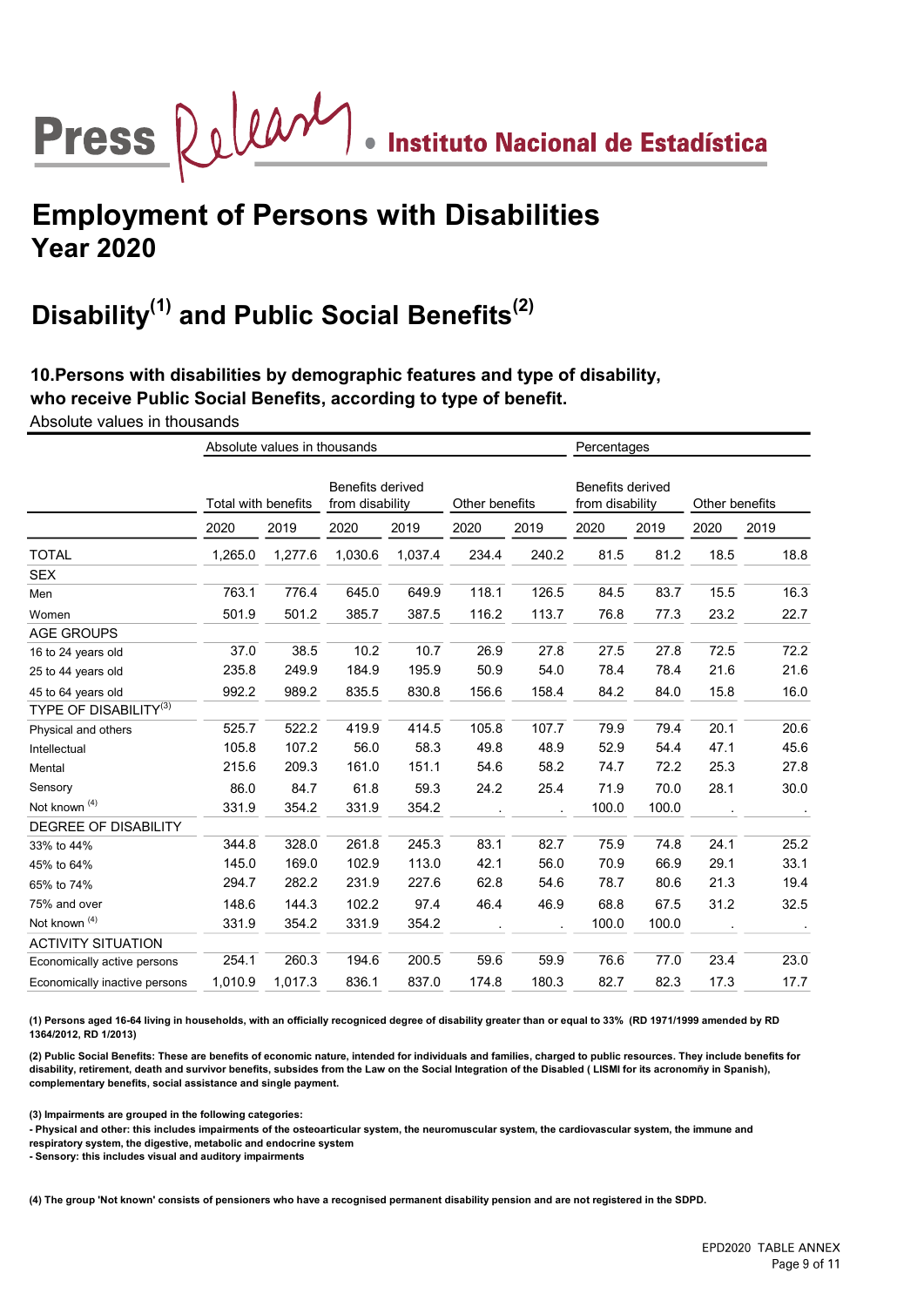## Press  $\bigotimes \bigcup \bigcup \bigotimes \mathcal{M}$  . Instituto Nacional de Estadística

## Employment of Persons with Disabilities Year 2020

## Disability<sup>(1)</sup> and Public Social Benefits<sup>(2)</sup>

11.Persons with disabilities by demographic features and type of disability, who receive Public Social Benefits, according to their contributory nature. Absolute values in thousands

|                               |                     | Absolute values in thousands |      |                                   | Percentages |                                                  |      |                                   |       |                                                  |  |
|-------------------------------|---------------------|------------------------------|------|-----------------------------------|-------------|--------------------------------------------------|------|-----------------------------------|-------|--------------------------------------------------|--|
|                               | Total with benefits |                              |      | Non-contributory<br>benefits only |             | Contributory and<br>non-contributory<br>benefits |      | Non-contributory<br>benefits only |       | Contributory and<br>non-contributory<br>benefits |  |
|                               | 2020                | 2019                         | 2020 | 2019                              | 2020        | 2019                                             | 2020 | 2019                              | 2020  | 2019                                             |  |
| <b>TOTAL</b>                  | 1,265.0             | 1,277.6                      | 36.1 | 33.9                              | 1,228.9     | 1,243.7                                          | 2.9  | 2.7                               | 97.1  | 97.3                                             |  |
| <b>SEX</b>                    |                     |                              |      |                                   |             |                                                  |      |                                   |       |                                                  |  |
| Men                           | 763.1               | 776.4                        | 15.7 | 12.7                              | 747.4       | 763.7                                            | 2.1  | 1.6                               | 97.9  | 98.4                                             |  |
| Women                         | 501.9               | 501.2                        | 20.4 | 21.2                              | 481.5       | 480.0                                            | 4.1  | 4.2                               | 95.9  | 95.8                                             |  |
| <b>AGE GROUPS</b>             |                     |                              |      |                                   |             |                                                  |      |                                   |       |                                                  |  |
| 16 to 24 years old            | 37.0                | 38.5                         | 3.1  | 1.4                               | 33.9        | 37.1                                             | 8.4  | 3.7                               | 91.6  | 96.3                                             |  |
| 25 to 44 years old            | 235.8               | 249.9                        | 14.0 | 18.9                              | 221.8       | 231.0                                            | 5.9  | 7.6                               | 94.1  | 92.4                                             |  |
| 45 to 64 years old            | 992.2               | 989.2                        | 19.0 | 13.6                              | 973.2       | 975.6                                            | 1.9  | 1.4                               | 98.1  | 98.6                                             |  |
| <b>TYPE OF DISABILITY(3)</b>  |                     |                              |      |                                   |             |                                                  |      |                                   |       |                                                  |  |
| Physical and others           | 525.7               | 522.2                        | 10.6 | 14.3                              | 515.1       | 508.0                                            | 2.0  | 2.7                               | 98.0  | 97.3                                             |  |
| Intellectual                  | 105.8               | 107.2                        | 6.4  | 5.2                               | 99.4        | 102.0                                            | 6.1  | 4.8                               | 93.9  | 95.2                                             |  |
| Mental                        | 215.6               | 209.3                        | 11.4 | 8.7                               | 204.2       | 200.7                                            | 5.3  | 4.1                               | 94.7  | 95.9                                             |  |
| Sensory                       | 86.0                | 84.7                         | 7.7  | 5.8                               | 78.3        | 78.8                                             | 8.9  | 6.9                               | 91.1  | 93.1                                             |  |
| Not known <sup>(4)</sup>      | 331.9               | 354.2                        |      |                                   | 331.9       | 354.2                                            |      |                                   | 100.0 | 100.0                                            |  |
| <b>DEGREE OF DISABILITY</b>   |                     |                              |      |                                   |             |                                                  |      |                                   |       |                                                  |  |
| 33% to 44%                    | 344.8               | 328.0                        | 12.8 | 14.3                              | 332.0       | 313.7                                            | 3.7  | 4.4                               | 96.3  | 95.6                                             |  |
| 45% to 64%                    | 145.0               | 169.0                        | 6.8  | 3.9                               | 138.2       | 165.0                                            | 4.7  | 2.3                               | 95.3  | 97.7                                             |  |
| 65% to 74%                    | 294.7               | 282.2                        | 13.7 | 11.9                              | 281.0       | 270.3                                            | 4.6  | 4.2                               | 95.4  | 95.8                                             |  |
| 75% and over                  | 148.6               | 144.3                        | 2.8  | 3.8                               | 145.8       | 140.5                                            | 1.9  | 2.6                               | 98.1  | 97.4                                             |  |
| Not known <sup>(4)</sup>      | 331.9               | 354.2                        |      |                                   | 331.9       | 354.2                                            |      |                                   | 100.0 | 100.0                                            |  |
| <b>ACTIVITY SITUATION</b>     |                     |                              |      |                                   |             |                                                  |      |                                   |       |                                                  |  |
| Economically active persons   | 254.1               | 260.3                        | 18.0 | 19.6                              | 236.1       | 240.7                                            | 7.1  | 7.5                               | 92.9  | 92.5                                             |  |
| Economically inactive persons | 1,010.9             | 1,017.3                      | 18.1 | 14.3                              | 992.8       | 1,003.0                                          | 1.8  | 1.4                               | 98.2  | 98.6                                             |  |

(1) Persons aged 16-64 living in households, with an officially recogniced degree of disability greater than or equal to 33% (RD 1971/1999 amended by RD 1364/2012, RD 1/2013)

(2) Public Social Benefits: These are benefits of economic nature, intended for individuals and families, charged to public resources. They include benefits for disability, retirement, death and survivor benefits, subsides from the Law on the Social Integration of the Disabled ( LISMI for its acronomñy in Spanish), complementary benefits, social assistance and single payment.

(3) Impairments are grouped in the following categories:

- Physical and other: this includes impairments of the osteoarticular system, the neuromuscular system, the cardiovascular system, the immune and respiratory system, the digestive, metabolic and endocrine system

- Sensory: this includes visual and auditory impairments